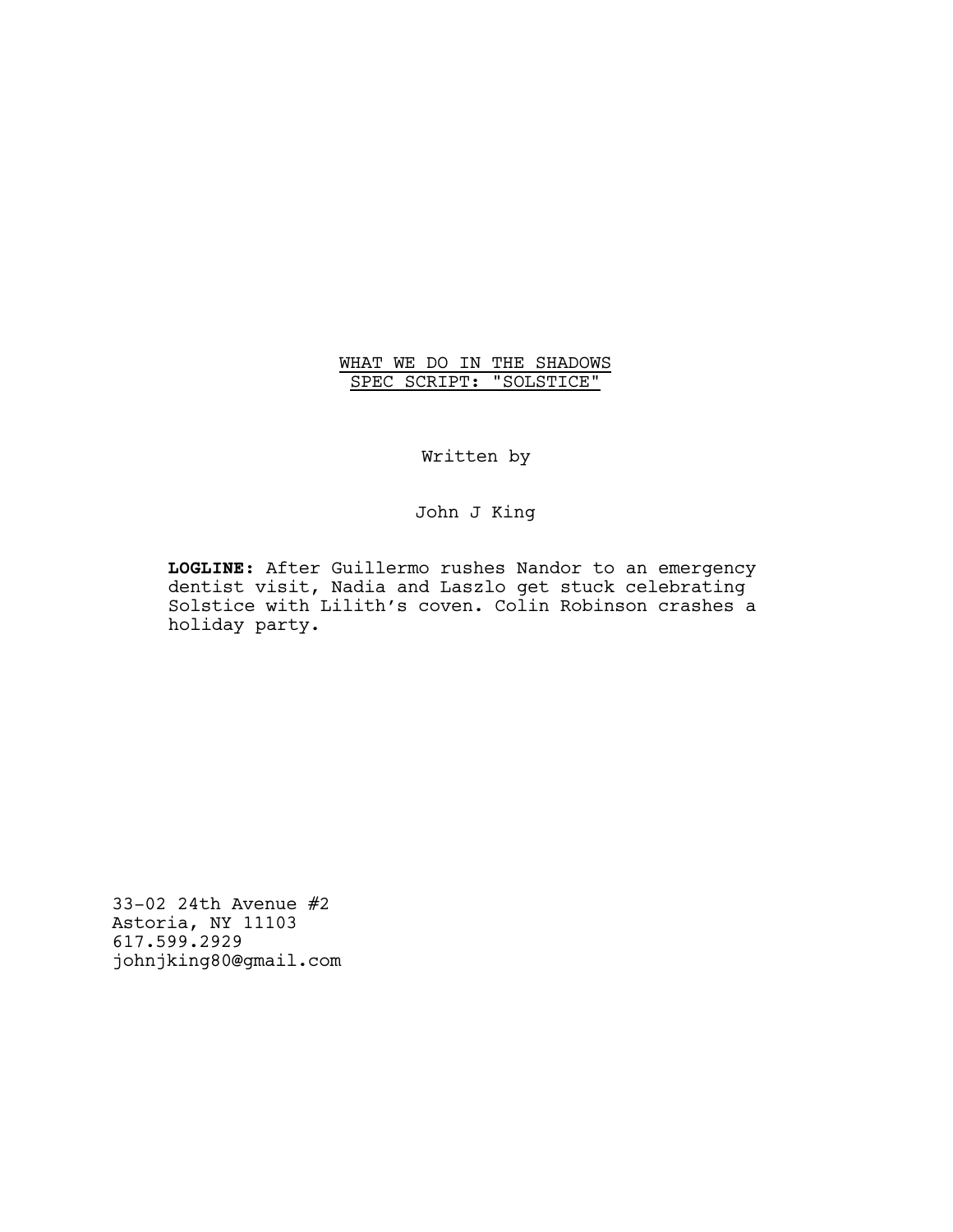## **Season 3, Episode 1: "SOLSTICE"** *Previously on "What We Do in the Shadows":*

The vampires make a deal with Lilith's coven to provide vampire semen in exchange for a portion of proceeds from the sale of youth potion. (Season 2, Ep. 9). Nadja's beheaded lover Jeff/Gregor returns as a ghost to pursue Nadja. (Season 2, Ep. 2). Guillermo slaughters countless vampires in order to save Nandor and the gang when they are sentenced to death at the Nouveau Theatre des Vampires. (Season 2, Ep. 10).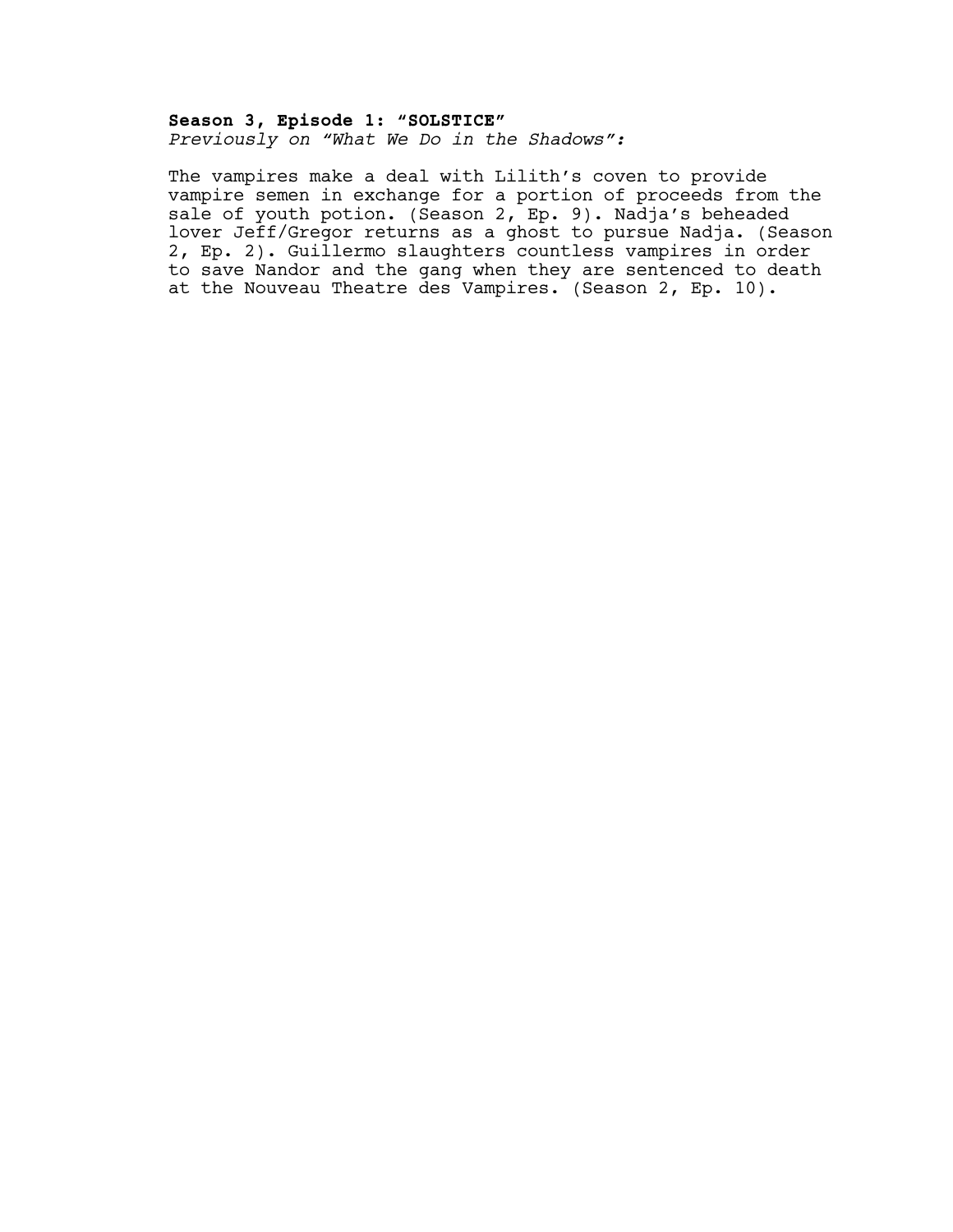#### COLD OPEN

FADE IN:

EXT. CHELSEA SIDEWALK - DUSK

NADJA, LASZLO and NANDOR walk, followed by GUILLERMO.

NADJA It's Solstice; sacred to vampires because it is the longest night.

LASZLO It's not the length; but the girth.

NADJA It's my favorite Unholiday.

GUILLERMO (pointing to his teeth) 'Holey' in more ways than one!

NANDOR Ever since Solstice began in Persia over eight hundred years ago -

# NADJA

(slapping his arm) It didn't start in Persia. We had Solstice in my village.

NANDOR Because we conquered you. That is why on Solstice we read the poetry of Hafiz.

INT. VAMPIRE RESIDENCE - NADJA AND LASZLO INTERVIEW

NADJA

Solstice is about Death of Daylight, the rist of the Spirits of Darkness, like me. Not Poetry!

LASZLO Solstice is not about rhythm and rhyme, it's about feasting on

humans and having good time!

Nadja glares at his rhyme.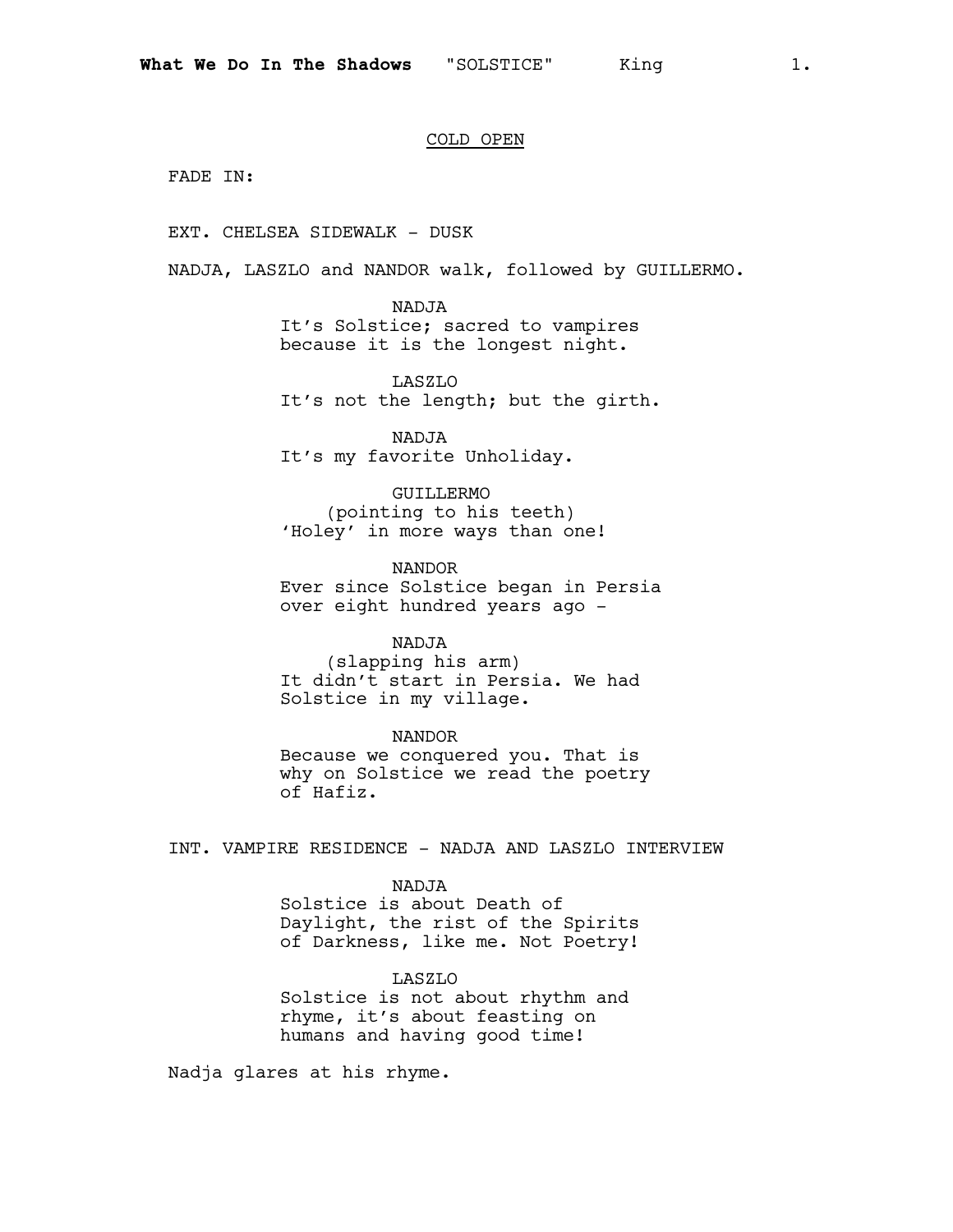EXT. CHELSEA SIDEWALK - CONTINUOUS

NADJA Hafiz? More like Half-Ass.

NANDOR Do not cast aspersions on Persians.

GUILLERMO Is there a secret vampire party?

NADJA Yes, Gizmo. The biggest secretest vampire party of all. But we can't go because of your 'incident.'

INT. NOUVEAU THÉÂTRE DES VAMPIRES - FLASHBACK, ONE MONTH AGO

MONTAGE: Guillermo - blood covered - slays vampires, as handbound Nadja, Laszlo and Nandor watch from the stage.

EXT. CHELSEA SIDEWALK - CONTINUOUS

Guillermo looks sheepishly at the camera.

NADJA We aren't exactly welcome in the community right now.

LASZLO Come, quibblers, don't be late. Manhattanhenge awaits!

INT. VAMPIRE RESIDENCE - NADJA AND LASZLO INTERVIEW

LASZLO Manhattanhenge is the hallowed place where the solstice sun sets betwixt the towers of Mannahatta, celebrated for centuries.

NADJA

It's like thirty years old.

LASZLO Exactly. Last century and this one.

EXT. CHELSEA SIDEWALK STREET CORNER - CONTINUOUS Guillermo pulls Nandor back against the building.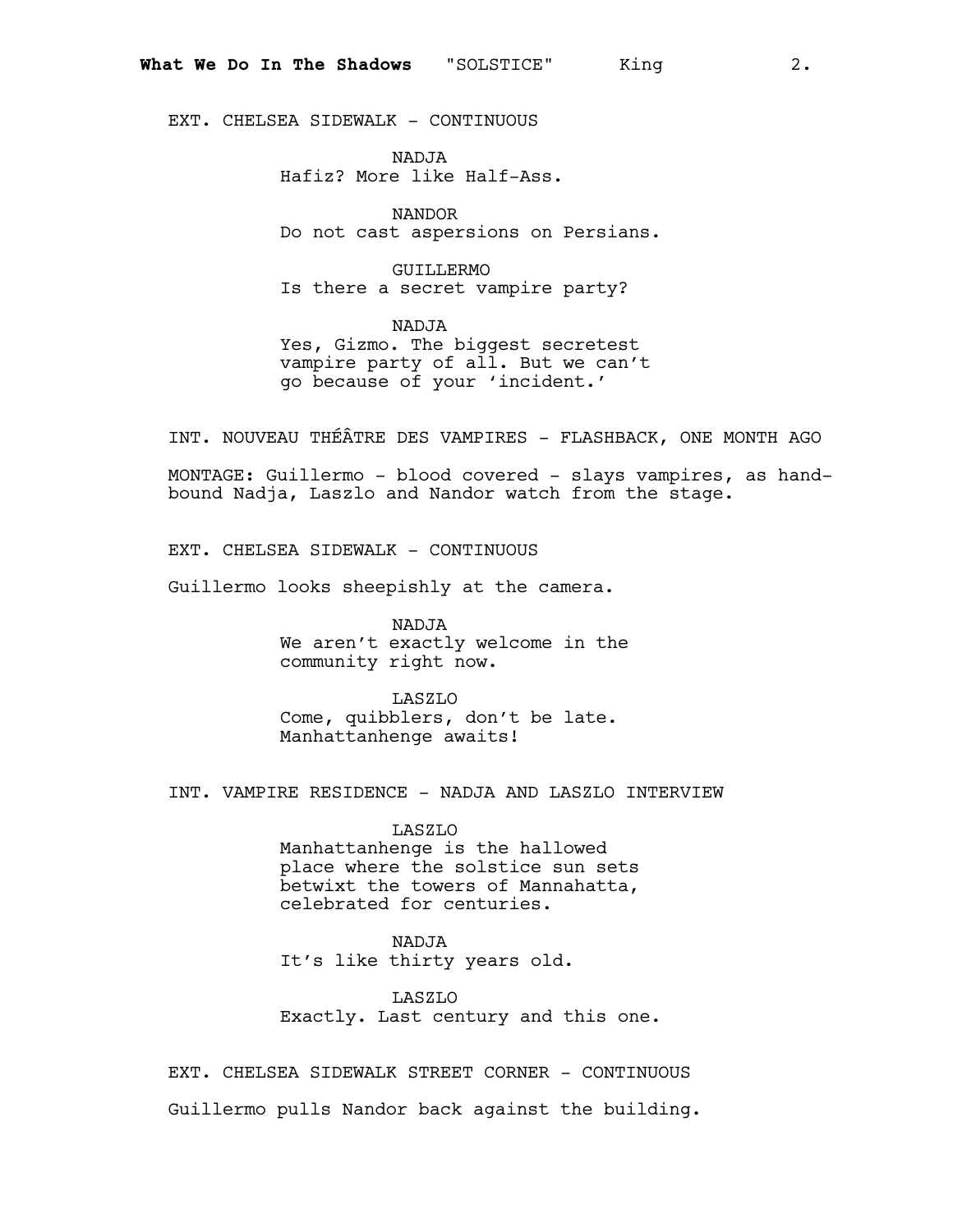GUILLERMO Master - not the sunset!

NANDOR The sun set an hour ago, Guillermo. We are here for the Millennials.

Around the corner, a CROWD OF MILLENNIALS. At super-speed, the vampires snatch victims. Nandor pulls a YOUNG WOMAN into a doorway. He whips her SCARF off and bites her neck, but -

NANDOR (CONT'D)

Ow! Ach!

He pulls back. The woman gasps in terror.

YOUNG WOMAN What are you doing?

NANDOR (hypnotizing her) Do not fear, I'm just going to drink most of your blood. (biting) Ow!

GUILLERMO What is it, master?

NANDOR It's nothing. Ow!

He gently gnaws her, cries out. She sprints away.

GUILLERMO Is it your tooth? We should get that looked at.

NANDOR You let her go. Bad Familiar!

GUILLERMO A pain in the tooth can be a sign of underlying problems.

NANDOR You are a pain in the tooth. Ow. This is not the Solstice with the mostest.

Smash to credits.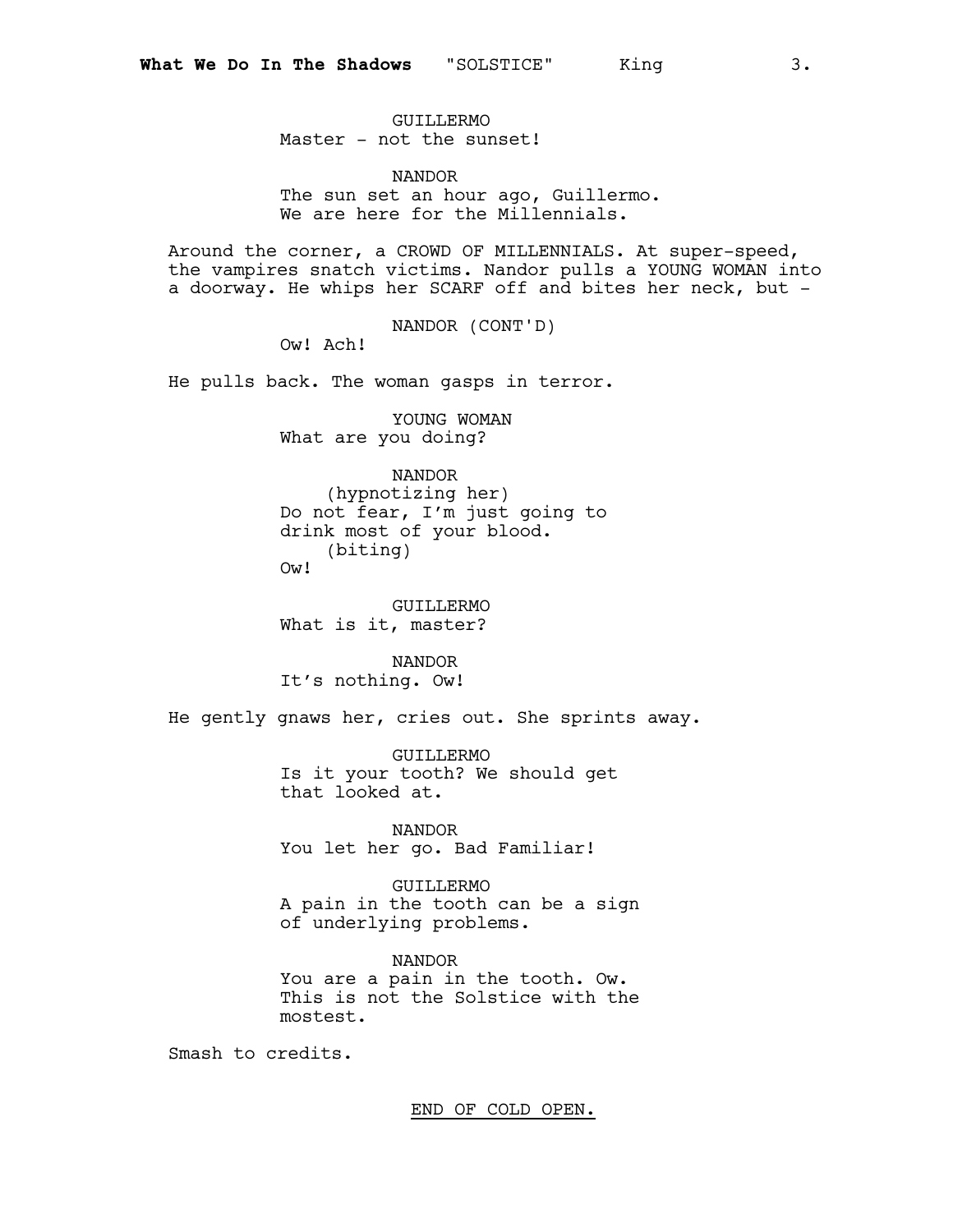#### ACT ONE

INT. VAMPIRE RESIDENCE, NANDOR INTERVIEW - NIGHT

Nandor sits in a large CHAIR. Guillermo stands at attention.

#### NANDOR

Some time ago Guillermo was ill.

GUILLERMO I wasn't sick, it was my vacation.

NANDOR He took a vaccination. And I am left like a babe in the wild to fend for myself, starving.

GUILLERMO I left a note with the address of several well-researched targets.

NANDOR But you weren't clear, were you, if it was Highland Road or Street.

GUILLERMO It definitely said 'Street.'

INSERT: MAP with notes and arrows. It says "Highland ST."

NANDOR That's not "street," it says 'S-T.'

GUILLERMO That means "street."

NANDOR (CONT'D) Could mean 'Stop! Tuberculosis!' 'Stay Tuned.'

GUILLERMO (CONT'D) Stay tuned for what?

NANDOR To learn if it's a road or street.

Guillermo grits his teeth.

NANDOR (CONT'D) I drank a soft old man. A diabetic. Now I have a cavity.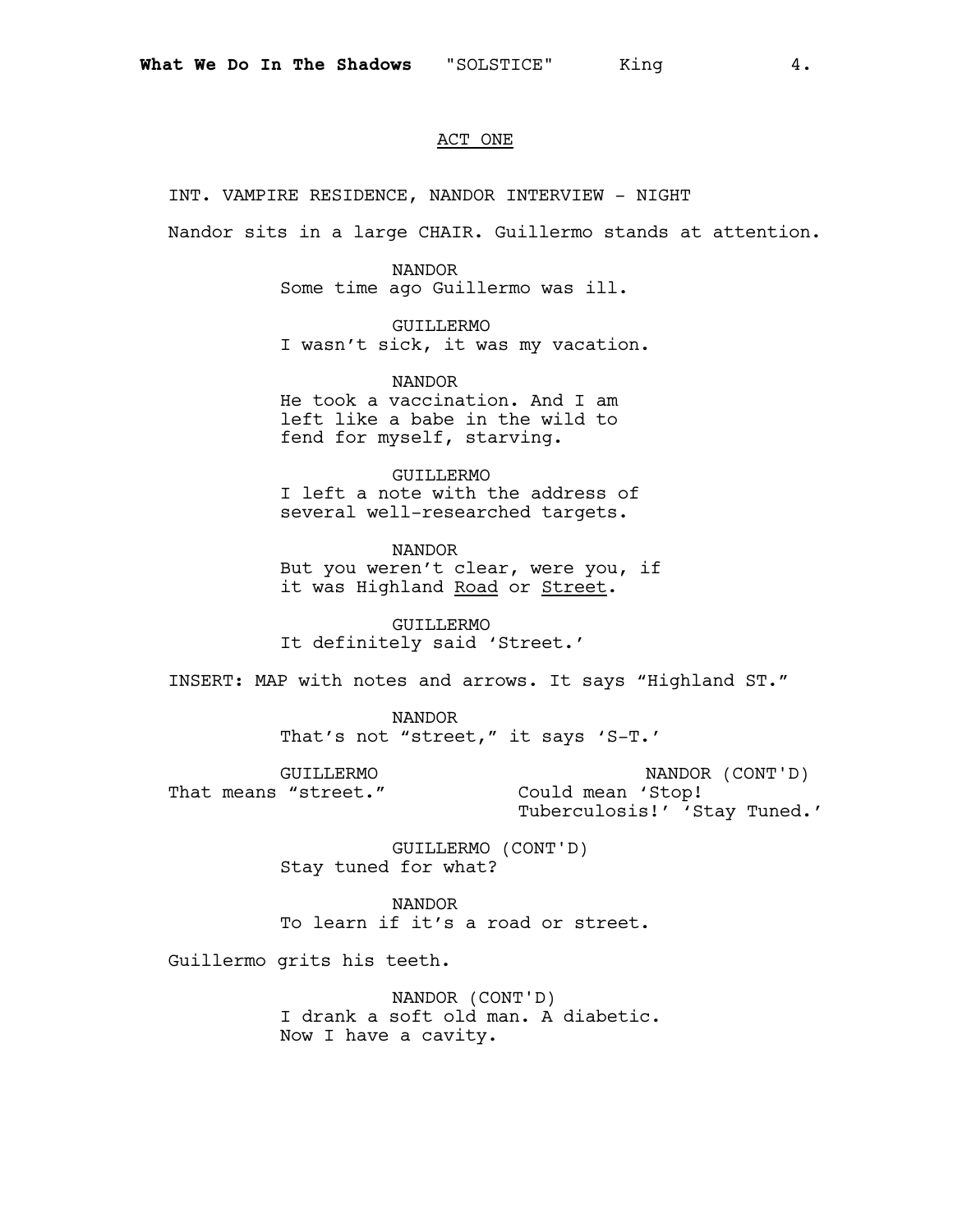EXT. CHELSEA SIDEWALK - MOMENTS LATER

Nandor, Guillermo, Laszlo and Nadja gather by a taxi.

GUILLERMO We're going to the dentist. He's in too much pain.

NADJA But what about Solstice?!

NANDOR Enjoy Solstice with-OW. Me.

Guillermo pushes Nandor into the taxi.

LASZLO Come! This longest night is young as your ever-regenerating punani.

Behind them, a FIGURE calls out.

#### LILITH

Laszlo?

LASZLO (turning) Hello Lilith.

LILITH THE WITCH rushes to hug Laszlo.

LILITH Malevolent Solstice to you both.

LASZLO And to you, old...f-friend? Malevolent, yes. NADJA

Nadja spits five times.

LILITH On your way to celebrate?

NADJA Parties. Many parties.

LILITH We're hosting a bash at the coven. You should join us!

# LASZLO

NADJA

Of course!

No.

Nadja stares daggers at Laszlo.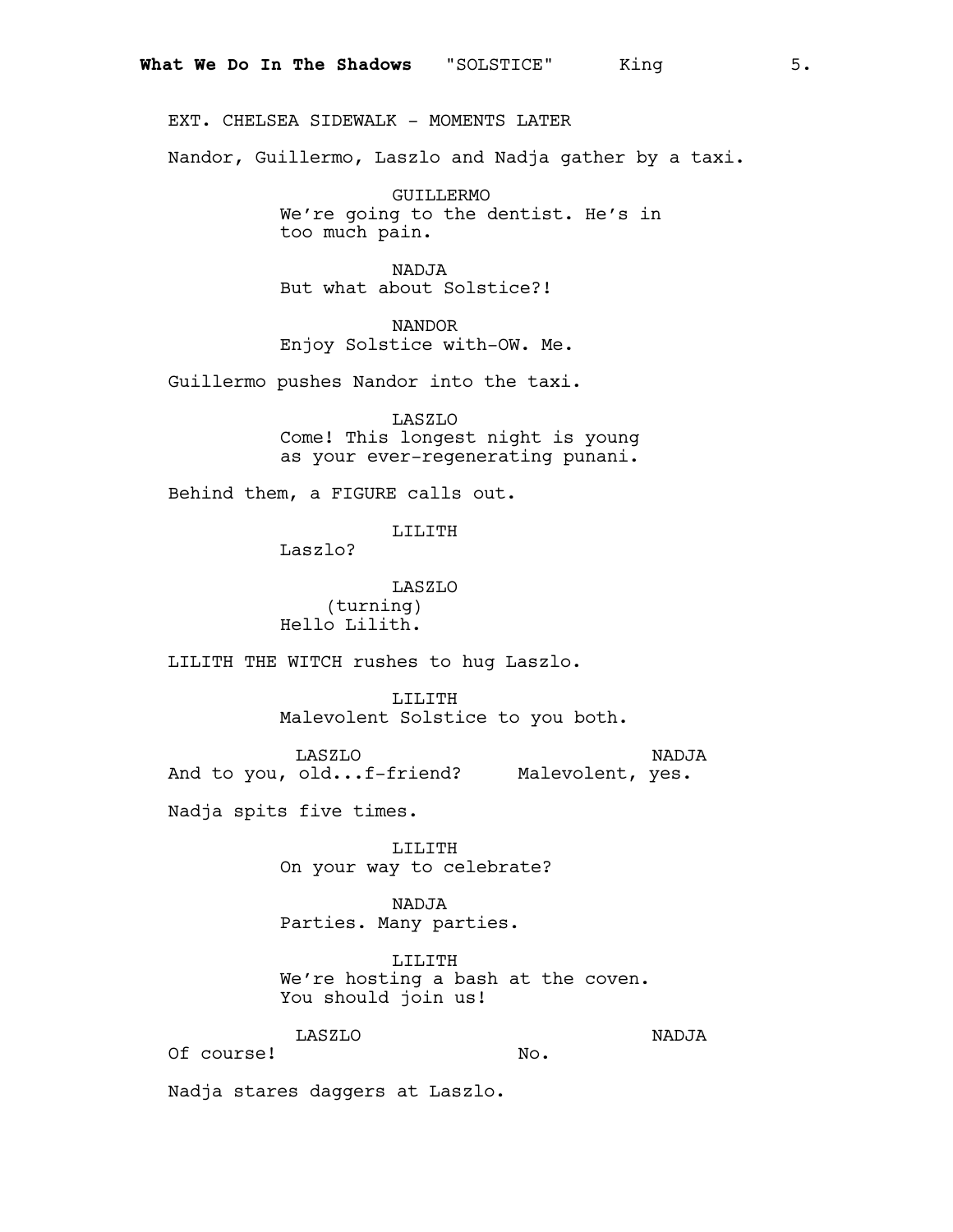EXT. CHELSEA SIDEWALK - MOMENTS LATER

Najda and Laszlo huddle close to a building. Behind them, Lilith argues with a man holding a broomstick.

> NADJA Solstice with witches? Have we fallen so low?

LASZLO Where else can we go? We're vampira non-grata.

NADJA Excuse me if I don't want to celebrate with the wicked witch of West Williamsburg, who every month takes a vial of your cream of meat.

LASZLO She's getting my milk for free; let's buy the cow.

Nadja scoffs.

LILITH (astride the broom) Coming? I've got a Bruber.

INT. DENTIST OFFICE - NIGHT

A DESK CLERK hands a CLIPBOARD and PEN to Nandor.

DESK CLERK Fill out this medical history.

NANDOR How many years?

DESK CLERK All of them.

NANDOR All seven hundred and fifty nine?

The Desk Clerk stares at him, then cackles.

DESK CLERK Feels that long, don't it?!

GUILLERMO Allow me, Master. I'm his, um, caretaker.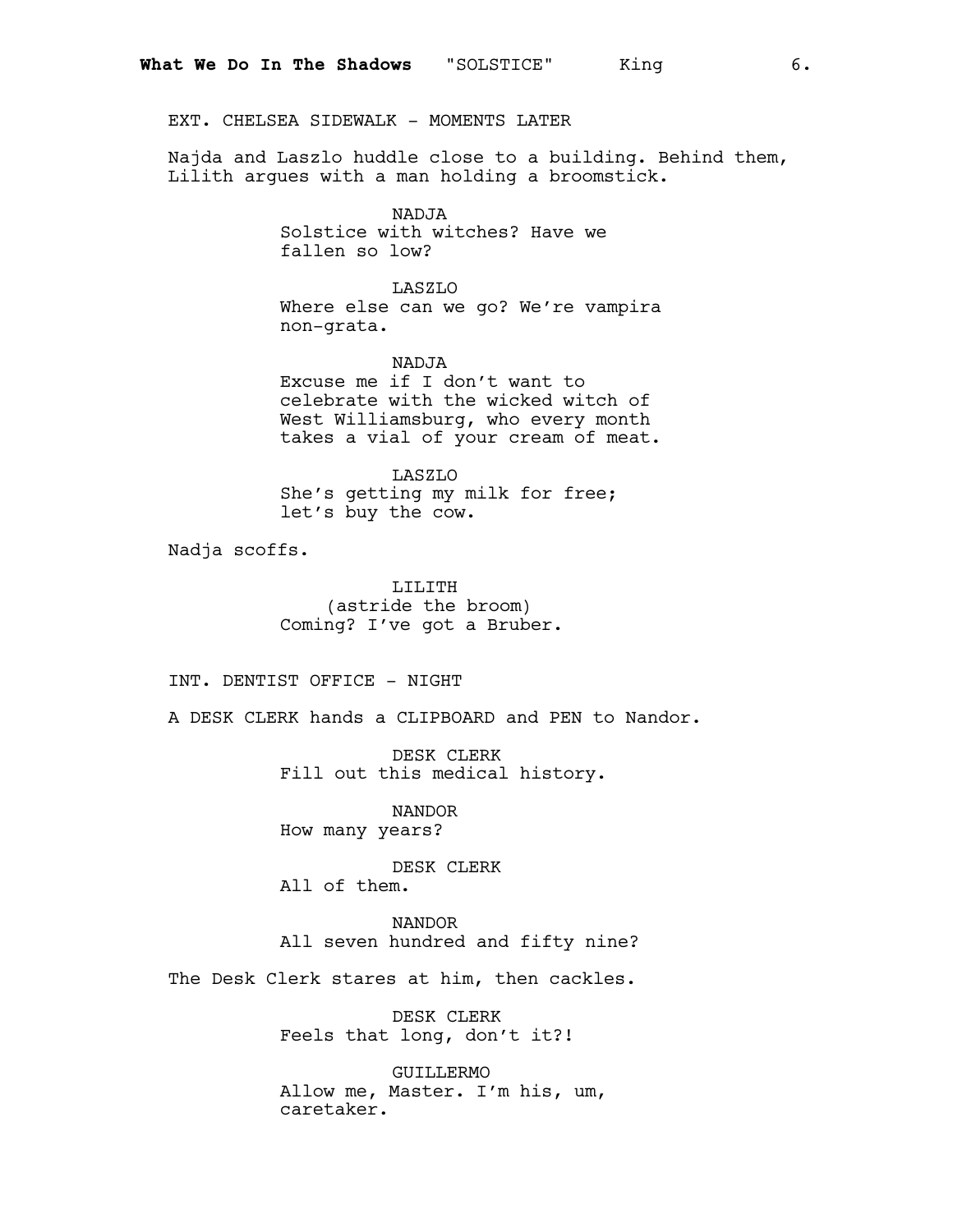DESK CLERK I thought he might be 'special.'

GUILLERMO

He is. Very.

INT. SATCHEL SERAFINA - LATER

A crowd of night creatures: witches, ghouls, owls. A stage with a MIC where a GRIZZLED WIZARD recites "Blow, Blow Thou Winter Wind." MUMMIES in bowties pass HORS D'OUEVRES.

INT. SATCHEL SERAFINA, BAY WINDOW - NADJA INTERVIEW

Behind her, Laszlo flirts and laughs with Lilith.

NADJA Mummies? So bourgeoisie. Dusty. They stink. They leave droppings.

A MUMMY with a CHEESE PLATE drops the platter as his hand falls off. Nadja scowls to camera: "See?"

> LASZLO Something from the bar, my love?

NADJA Wait, I'll come too.

Lilith and Laszlo leave Nadja, blocked by the Mummy's mess.

INT. SATCHEL SERAFINA, BAR - CONTINUOUS

Laszlo and Lilith order from an ANCIENT MUMMY BARTENDER.

LASZLO What do you have in Red, old chum?

ANCIENT MUMMY BARTENDER We have a rare AB negative.

LASZLO

What year?

ANCIENT MUMMY BARTENDER Thirteen.

LASZLO Scandalous. Two please.

The Bartender pours. The crowd applauds the Wizard.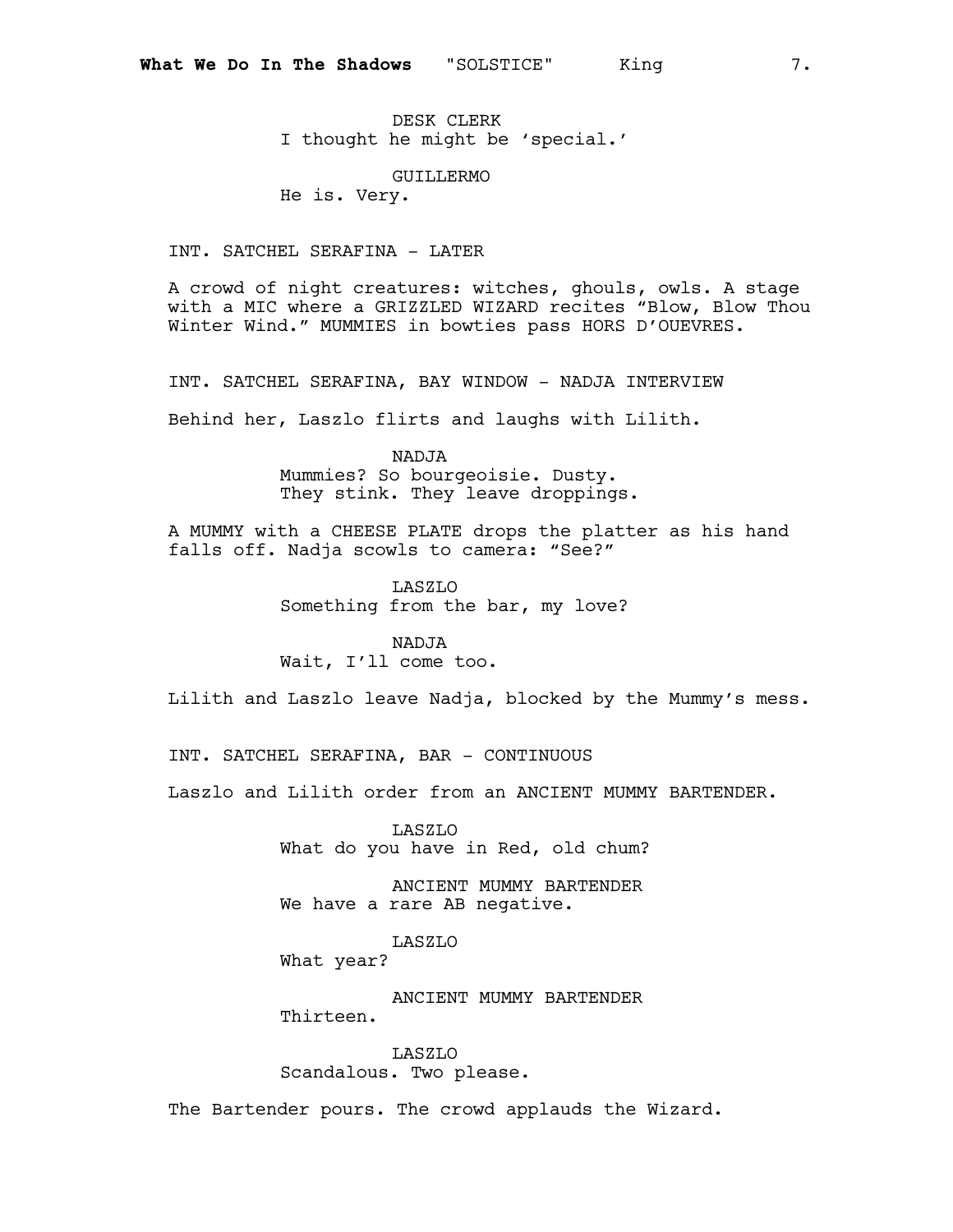LILITH Shakespeare's too tame for Solstice. We need to wicked things up - how about a song, Laszlo?

Laszlo takes two GOBLETS from the Bartender.

LASZLO I do have a carol for the occasion.

INT. SATCHEL SERAFINA - MOMENTS LATER

Laszlo takes the MIC and sits at the PIANO.

LASZLO Evil Evening. An old chestnut for you. Sing if you know the words.

Laszlo plays a piano intro. Nadja watches from the crowd.

NADJA Don't do it, Laszlo. No. No. Well, there he goes, he's doing it.

LASZLO (singing) Winter nights bring on the Solstice, / It's cold as a witch's teat - and I should know!

Laszlo winks at Lilith. Nadja watches Lilith watch Laszlo. The BAND joins in.

> LASZLO (CONT'D) Slaughter the lambs for the harvest. / Come fill your mouth – fill up your mouth with meat!

Nadja grimaces to the camera.

INT. DENTIST OFFICE - MINUTES LATER.

Guillermo and Nandor fill out the form.

GUILLERMO Okay. No middle name.

NANDOR The. Nandor The Relentless.

GUILLERMO Relentless isn't your last name.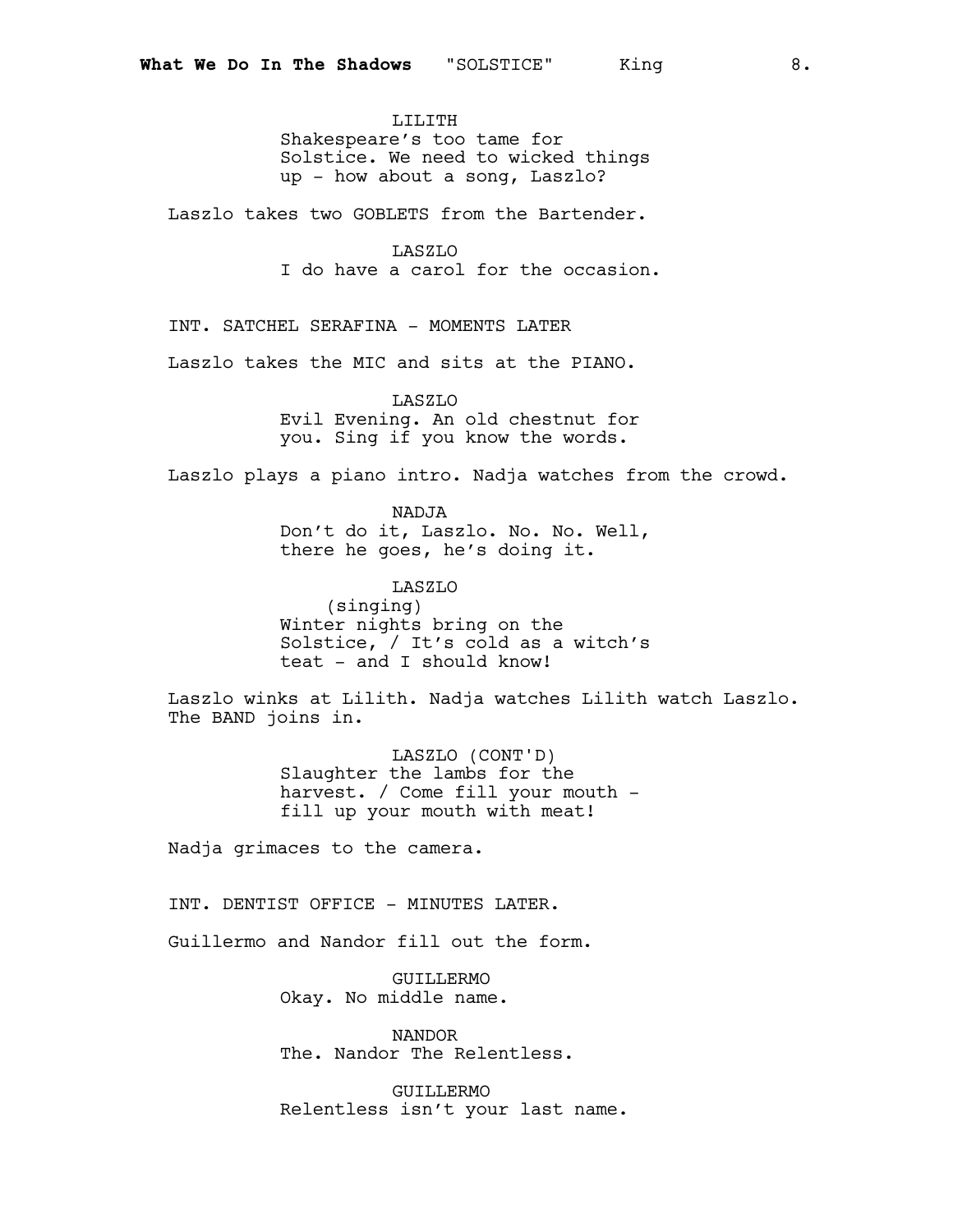NANDOR Of course it is. Of the Al Quolanudar Relentlesses.

INT. SATCHEL SERAFINA - CONTINUOUS

Laszlo's song reaches a climactic final chorus.

LASZLO

(singing) My bear is fat and ready, / for his Hibernation. / So get your brown cave ready / for a long sphincter's staycation.

Two people applaud. Laszlo finds Nadja in the crowd.

NADJA When did you write that, Laszlo?

LASZLO You remember, darling wife? That Solstice when we finally did anal.

INT. VAMPIRE RESIDENCE NADJA INTERVIEW

NADJA Anal on Solstice? Never. Maybe Summer Solstice. It's shorter.

INT. SATCHEL SERAFINA - CONTINUOUS

Lilith takes the MIC and enters the crowd. She holds a HAT. Guests draw slips of paper from it.

> LILITH It's time for Saturnalia, a game going back to Ancient Rome. Roles reversed. Slave becomes master. Dominatrix ... dominated.

> > LASZLO

(whispering to Nadja) I'll Satur-nail-ya, darling.

She pushes him away.

LILITH You will be paired, for the night, with a name drawn from the hat.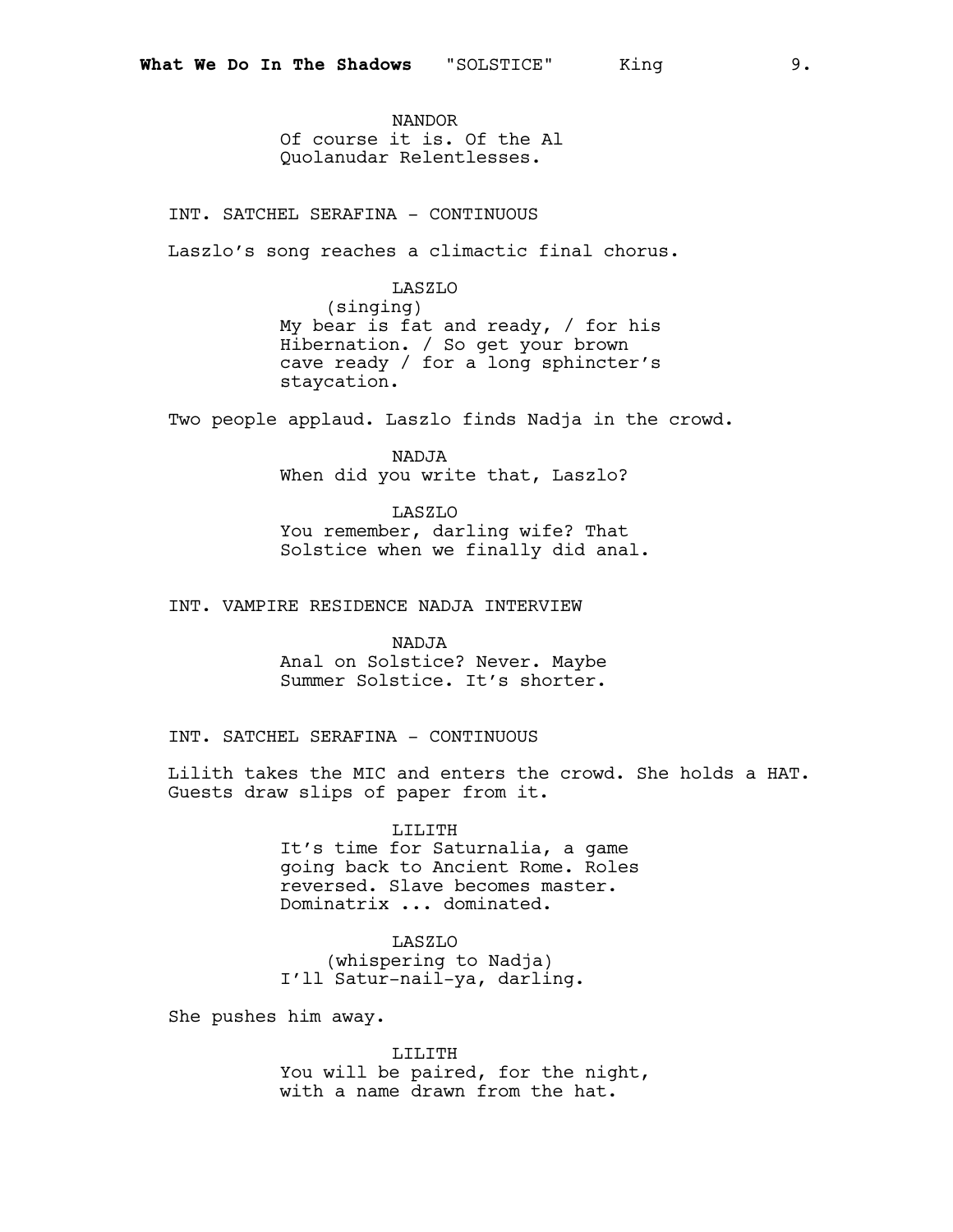NADJA (vicious, to Laszlo) We are not splitting up - I won't spend Solstice with a banshee!

Lilith holds the hat to Laszlo. He draws: "Lilith." She smiles and moves on. Nadja slaps Laszlo's shoulder.

> LASZLO Relax, darling. It's not as though the game lasts all night.

LILITH Saturnalia lasts all night.

NADJA No. We're going home.

A cough pulls their attention to a slip of paper: "Nadja."

JEFF THE GHOST Malevolent Solstice, sweet Nadja.

INT. VAMPIRE RESIDENCY - NADJA INTERVIEW

NADJA It was Gregor, my ancient lover reincarnated as Jesk, who Laszlo beheaded and is now a ghost. I would do anal with a ghost.

INT. SATCHEL SERAFINA - CONTINUOUS

LILITH Go forth! Remember: what happens in Saturnalia, stays in Saturnalia.

NADJA You're right, Laszlo. I shall relax and enjoy. Come, Jesk.

Nadja leads Jeff away, as Laszlo glowers.

END OF ACT ONE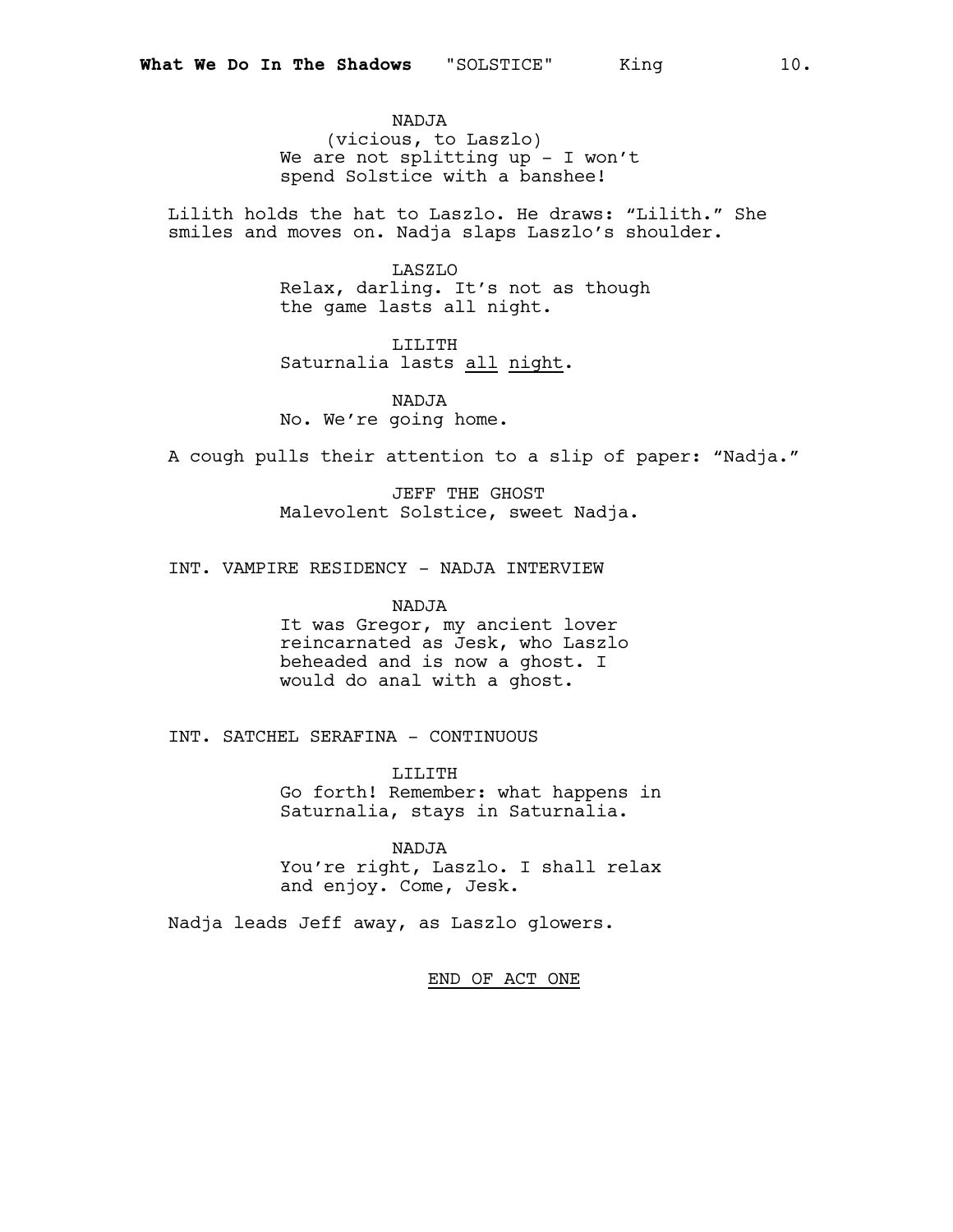### ACT TWO

EXT. STATEN ISLAND SIDEWALK - NIGHT

Colin Robinson approaches a house, holding a HEAVY SACK.

COLIN ROBINSON (to camera) Tis the season! It's a winter wonderland of opportunities for an energy vampire to feed: Black Friday sales, airports. My favorite is the holiday party.

INT. COLIN'S WORKPLACE, KITCHEN - FLASHBACK HELENA talks to CO-WORKERS. Colin enters behind her.

> HELENA I'll have punch and booze, so -

COLIN ROBINSON What are you guys talking about?

HELENA Oh. The sales meeting.

COLIN ROBINSON We're bringing booze to sales?

HELENA I said 'boos.' Like 'boooo, bad presentation, Ron!'

INT. COLIN'S WORKPLACE, JEANIE'S CUBICLE - FLASHBACK, LATER Helena sneaks JEANIE an invitation. Colin watches.

INT. COLIN'S WORKPLACE, JEANIE'S CUBICLE - FLASHBACK, LATER

Colin Robinson digs through Jeanie's desk. He pockets the invitation as Jeanie approaches, wary of him.

> COLIN ROBINSON Loaded your stapler, there. So have you trimmed your tree?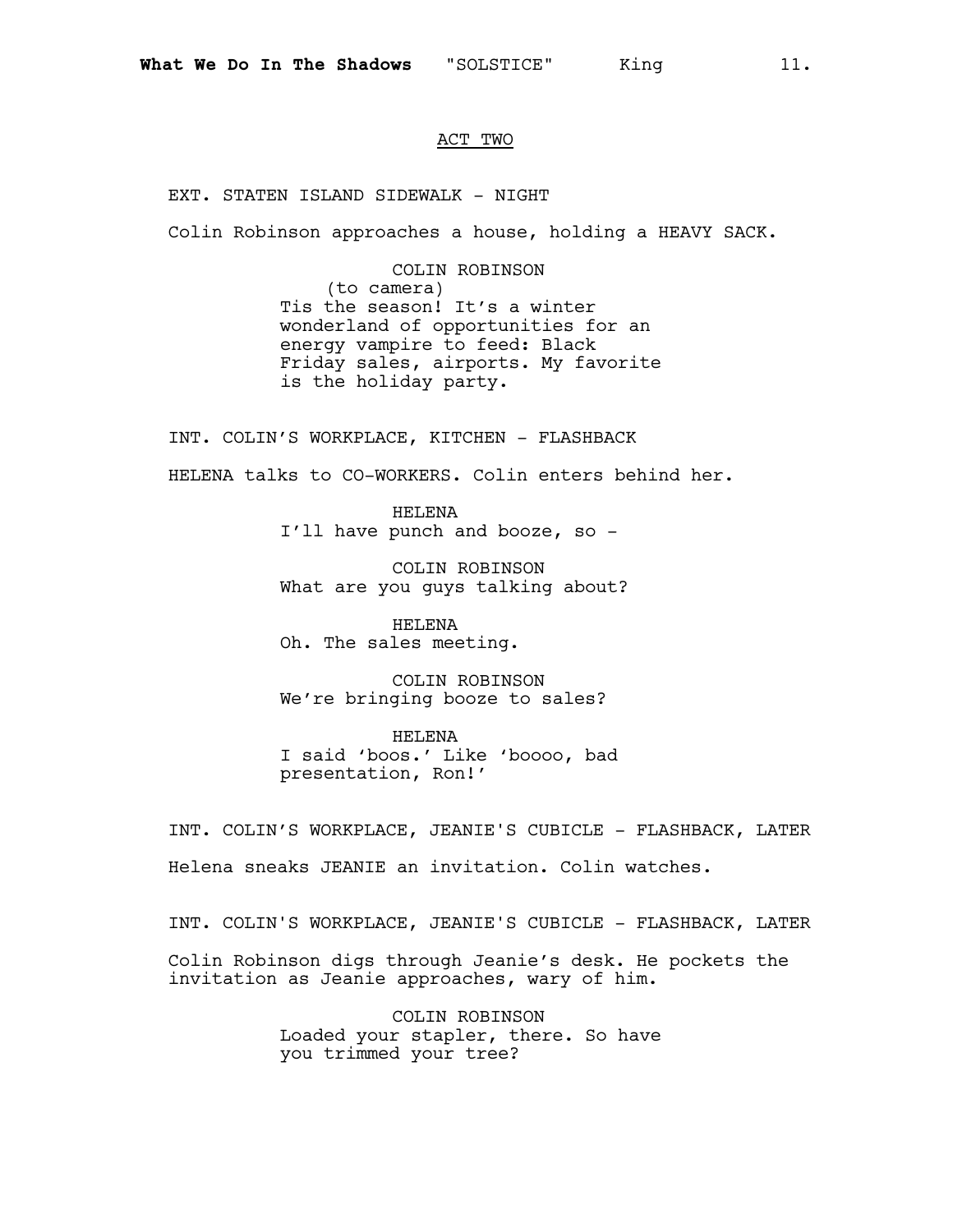INT. COLIN'S WORKPLACE - FLASHBACK, MOMENTS LATER

Colin walks away from an exhausted Jeanie, newly charged. He holds up the invite and a "thumbs up" for the camera.

EXT. STATEN ISLAND SIDEWALK - CONTINUOUS

Colin knocks at Helena's door.

COLIN ROBINSON (to camera) But who would turn a soul away. It's against the holiday spirit.

Helena opens the door. Her face drops when she sees Colin.

HELENA Colin. You're here.

COLIN ROBINSON (pushing past her) Happy Holidays, Helena. I brought a Yule Log.

HELENA (taking his sack) Deliciou-oh. Just a log, log.

COLIN ROBINSON Am I the first arrival?

Helena drops the log by the fake fireplace.

HELENA The party doesn't start till eight.

COLIN ROBINSON Oh. Guess we have some alone time.

INT. SATCHEL SERAFINA, BAR - CONTINUOUS

Jeff and Nadja drink. Ancient Mummy Bartender wipes up.

NADJA (to bartender) This B Negative is quite nice, thank you. You dropped this.

She picks up a LOOSE FINGER from the bar and drops it in the TIP JAR. The bartender bows.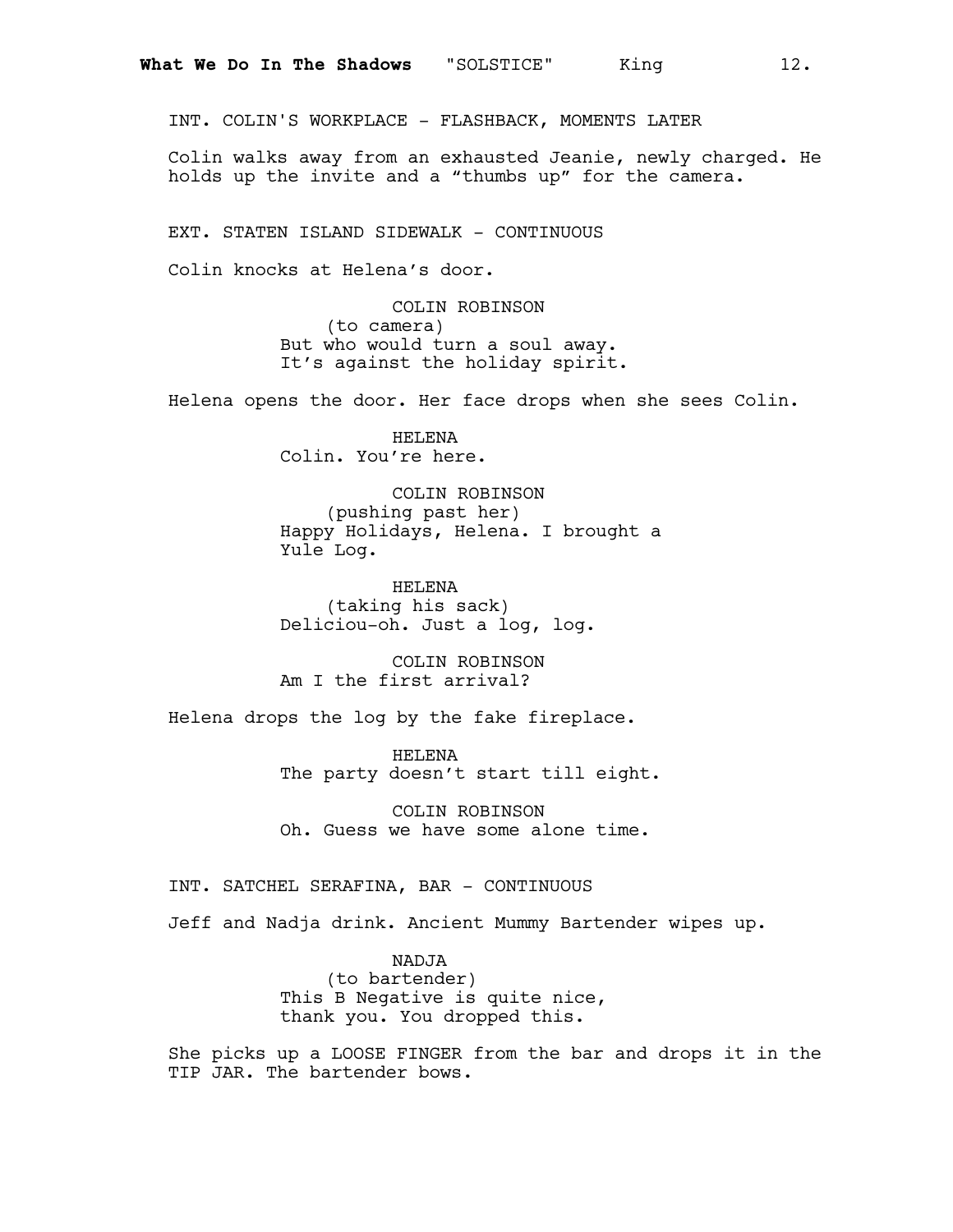JEFF THE GHOST I know you didn't want to see me again, but Nadja -

NADJA I hate to be old-fashioned, Jesk, but you do not have a body.

JEFF THE GHOST That's just it: I want a body, too. But if I don't honor my vow, I'm trapped in spirit form - forever.

NADJA

What vow?

JEFF THE GHOST My vow to love you - deeply, sensually, bodily.

Nadja looks at camera in "unh!"

NADJA You love me bodily, sensy, and all that - then your spirit can rest? (Jeff nods.) But you have no body to love with.

JEFF THE GHOST No. But I can inhabit a body.

Nadja downs the rest of her glass.

NADJA Can I pick the body?

INT. DENTIST OFFICE - CONTINUOUS

Guillermo and Nandor continue the form as the clerk watches.

GUILLERMO "High blood pressure?" That's a no.

#### NANDOR

Yes.

GUILLERMO (whispering) Vampires can't have high blood pressure -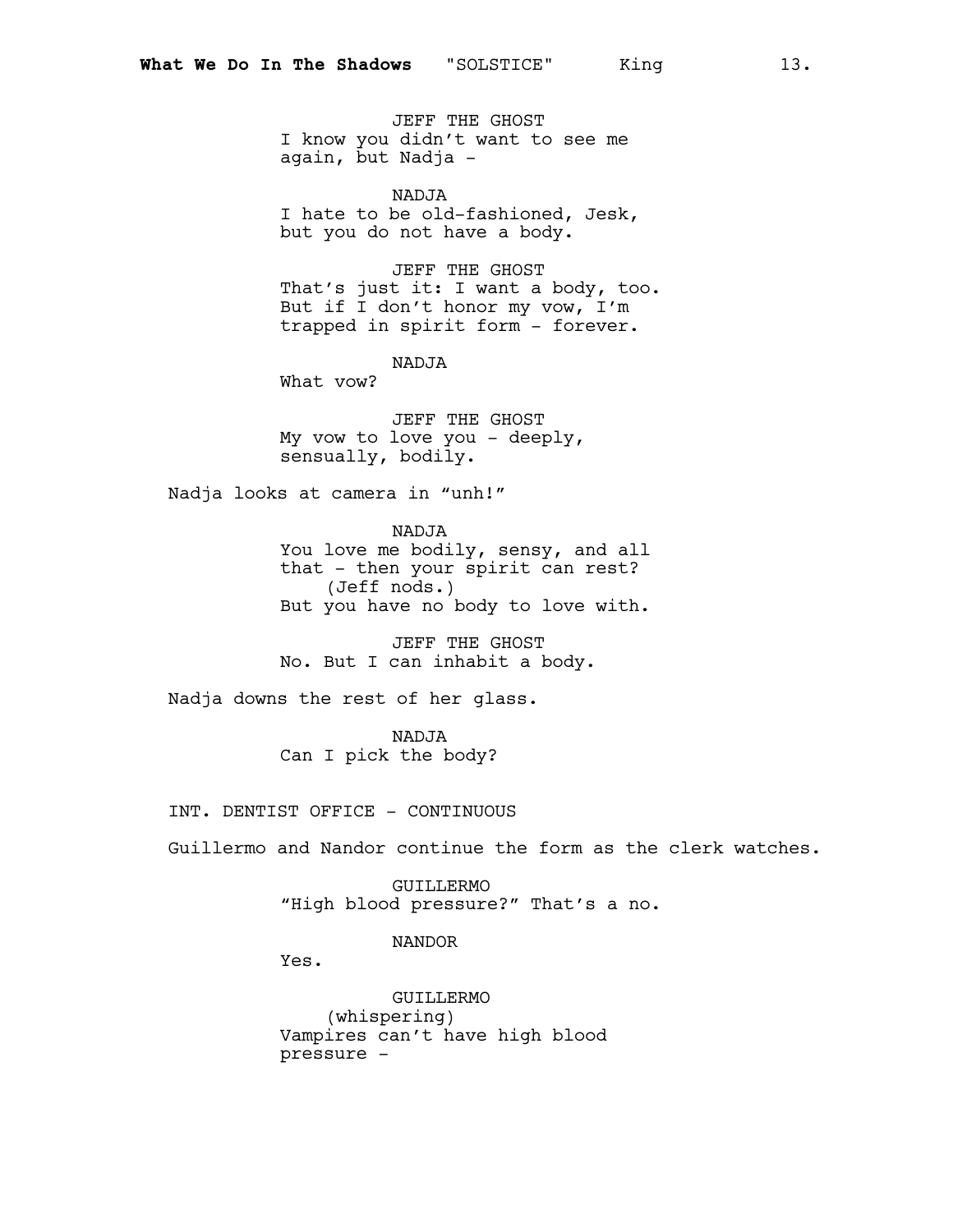NANDOR Not me, but I prefer high blood pressure. When I drink.

GUILLERMO That's not what this means.

INT. VAMPIRE RESIDENCE, NANDOR INTERVIEW

NANDOR Vampires do not 'vunt to suck your blood.' We prefer merely: bite, drink. High blood pressure means the blood gushes into your mouth.

INT. DENTIST OFFICE - CONTINUOUS

GUILLERMO It means if you have high -

DOCTOR TSE (30s) enters, looking at Nandor's FILE.

DOCTOR TSE Mr. Relentless?

GUILLERMO Here. Um. There.

He points to Nandor. Dr. Tse waves them back.

INT. HELENA'S HOUSE - LATER - MONTAGE

Swarming with REVELERS. Colin posts up by a PUNCH BOWL.

COLIN ROBINSON (V.O.) Every hunter has his own strategy.

INT. HELENA'S HOUSE - LATER - MONTAGE

Helena and MIKE squeeze through to the punch. Helena crams up against Colin. Helena fills TWO CUPS of punch.

> COLIN ROBINSON (V.O.) Me, I'm patient. So I wait by the watering hole.

Helena adds gin into Mike's cup. Then more. And a dash more.

MIKE Are you trying to get me drunk?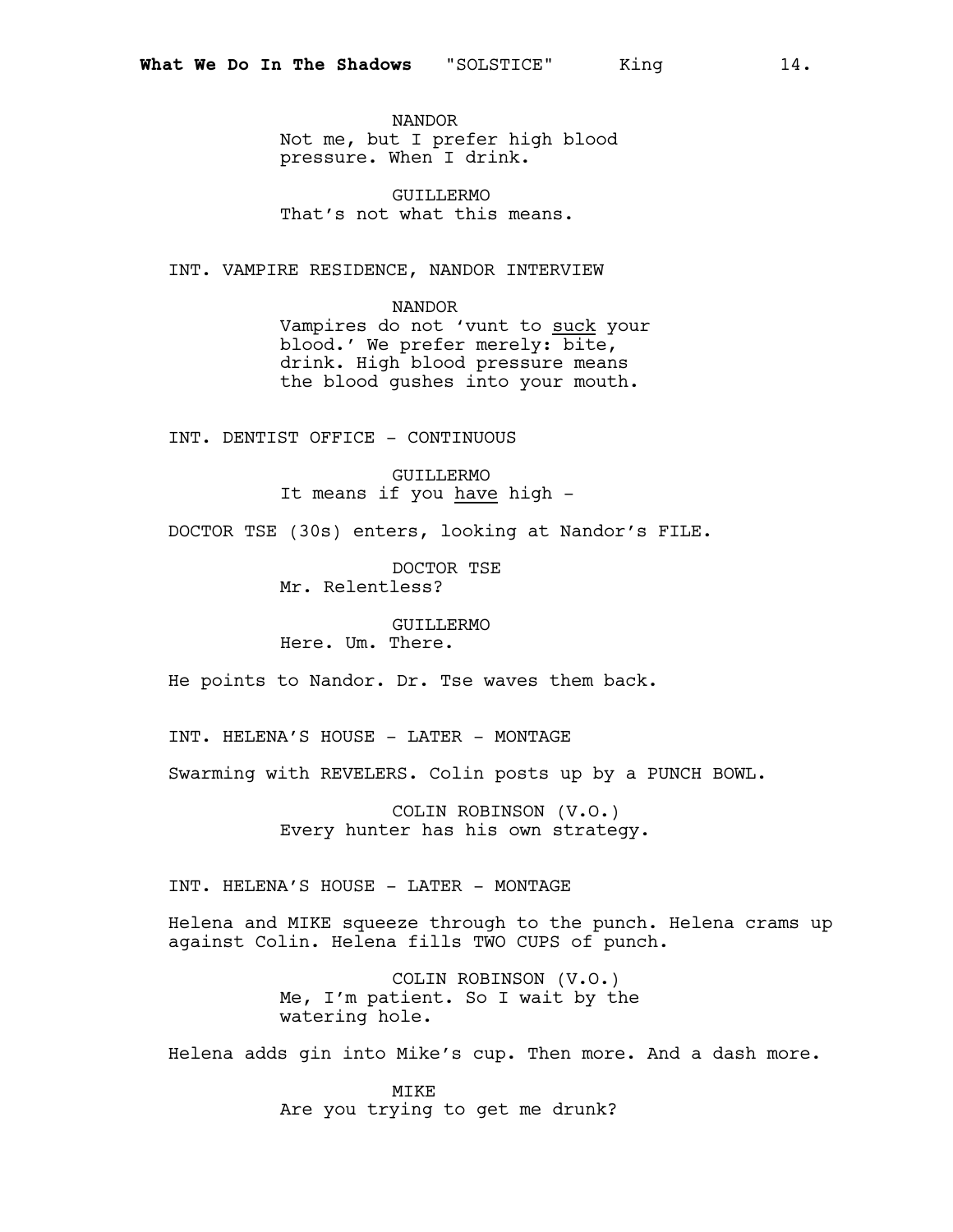HELENA

Who? Me?

MIKE I won't be able to drive home.

HELENA No, I guess not.

COLIN ROBINSON You know the holidays are the 6th most deadly time of year for car crashes? That's why I take the bus.

They cease flirting and turn to stare at Colin.

COLIN ROBINSON (CONT'D) Of course, it's the busiest time for suicides.

Whatever chemistry Mike and Helena had disappears. Colin's eyes flash with power as they leave, separately.

> COLIN ROBINSON (V.O.) Everyone must return to the watering hole.

INT. HELENA'S HOUSE - LATER - MONTAGE

Helena brings SIERRA (30s) to the punch bowl. Sierra is the human version of the frail Charlie Brown Christmas Tree, pulled down by the weight of its own decorations.

> HELENA Colin, have you met Sierra?

COLIN ROBINSON Hey, Sierra, how's it going.

SIERRA

Unwell.

Helena downs the gin and escapes with the EMPTY BOTTLE.

COLIN ROBINSON Can I get you some punch?

Sierra looks at the smorgasbord of bottles.

SIERRA I'd better not.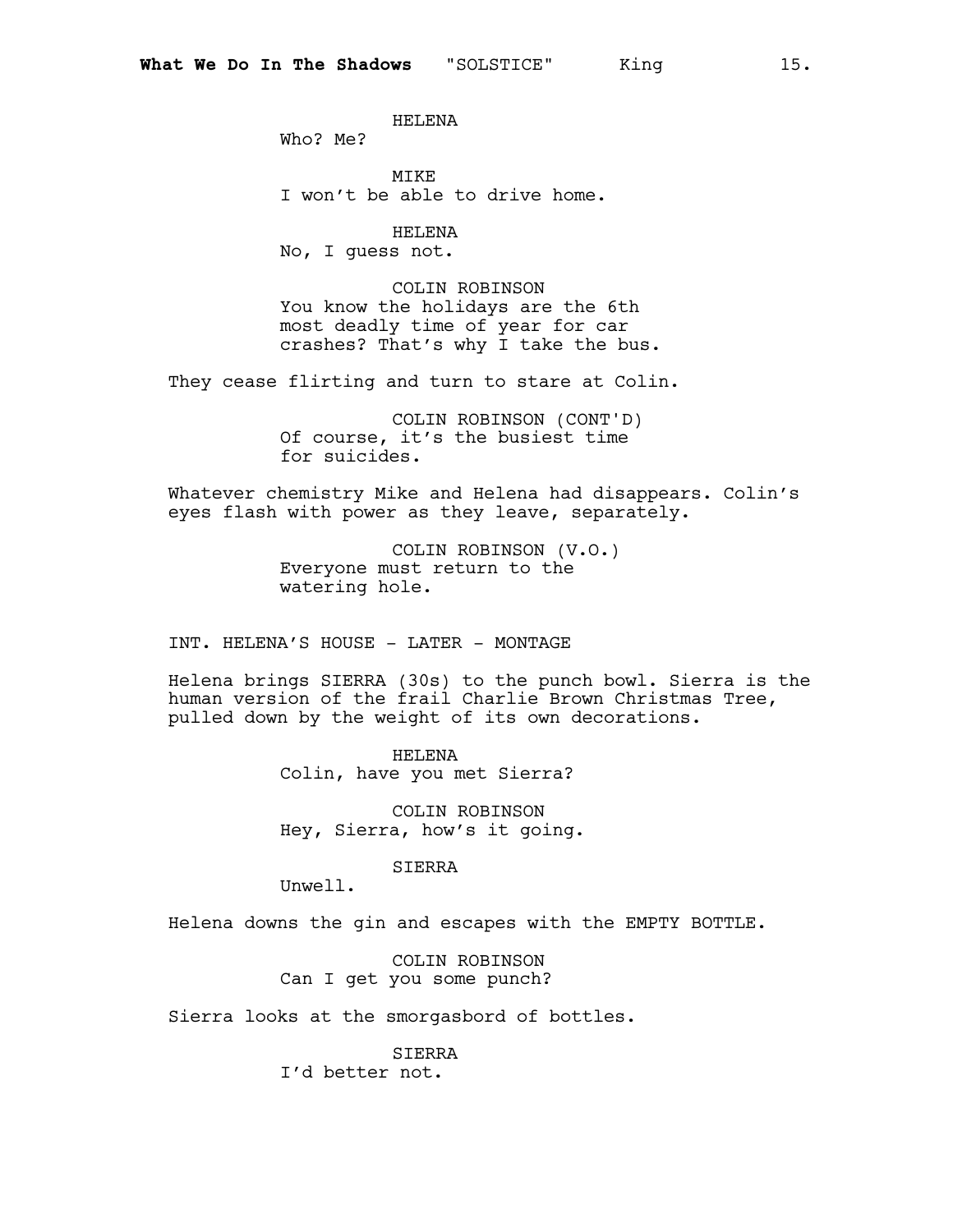COLIN ROBINSON (pouring) Oh, come on. A little wassail always raises the spirits.

SIERRA No! I can't risk another tailspin like last year.

Sierra bursts into genuine sobs. Others look and back away.

COLIN ROBINSON (V.O.) Of course, the watering hole can be poisoned. And the prey stay away.

Colin pats Sierra on the shoulder. She collects herself.

SIERRA I'm sorry. The holidays are hard.

INT. HELENA'S BATHROOM, COLIN INTERVIEW - MOMENTS LATER Colin whispers to the camera.

> COLIN ROBINSON Sierra's what we call a Black Hole. No energy. All suck.

A knock on the door. Sierra calls out.

SIERRA (O.C.) Colin? You OK in there?

COLIN ROBINSON Yes, Sierra.

SIERRA (O.C.) Did you find your cough drops?

COLIN ROBINSON Ahem. Cough. No. Still looking.

Colin locks the door.

INT. DENTIST OFFICE, EXAM ROOM - LATER.

Nandor lies back in the chair as Dr. Tse examines him. Guillermo reads a PAMPHLET ON DENTAL CONTOURING.

> NANDOR Ahhhhhhhhh.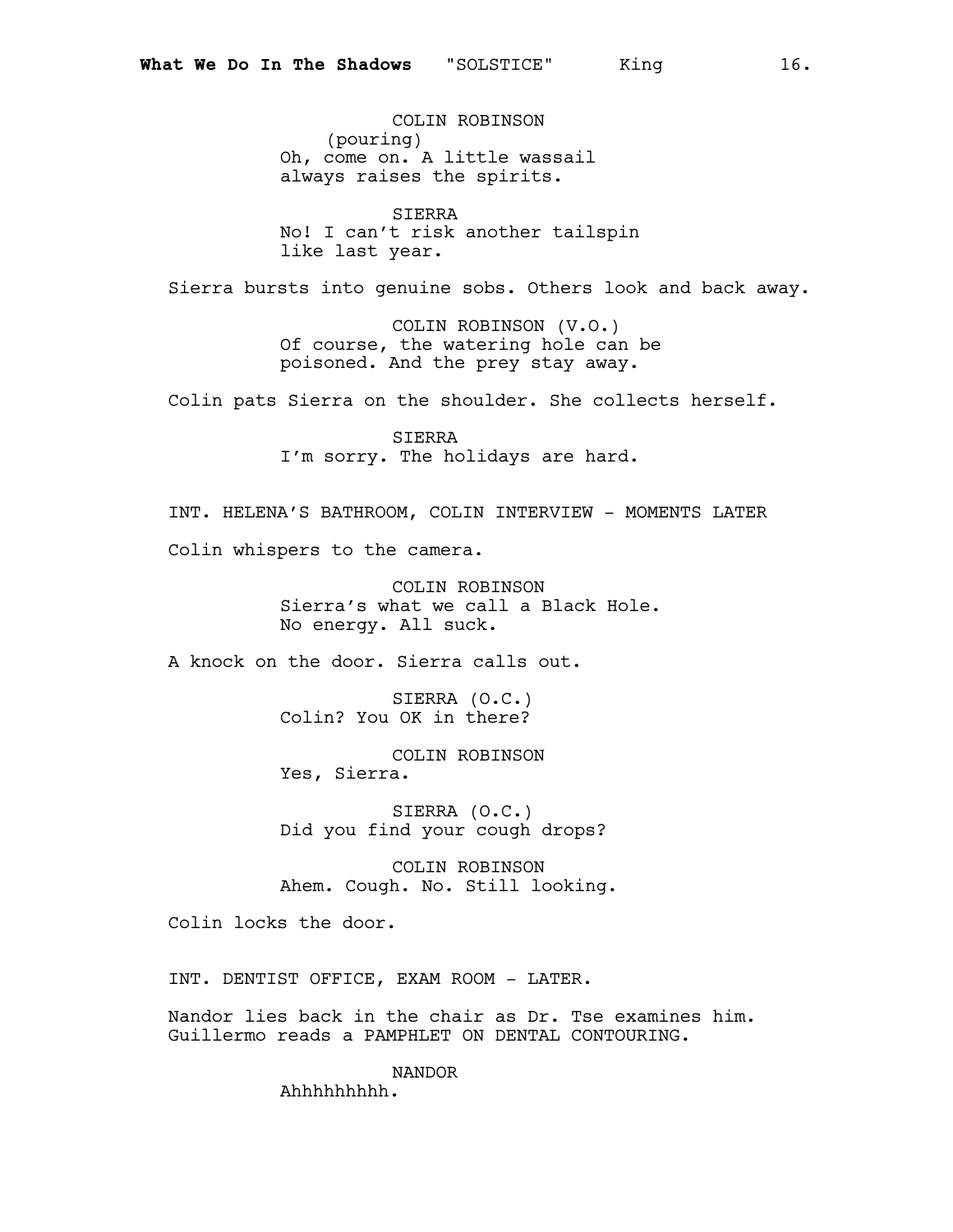Dr. Tse sits back.

DOCTOR TSE You have three cavities I'll have to extract. I'll get the drugs and -

NANDOR No. No drugs.

DOCTOR TSE I'm removing teeth. Your pain will be intensive.

Nandor smiles, dreamy.

NANDOR Yes. Intense. Please.

INT. LILITH'S BOUDOIR IN SATCHEL SERAFINA - LATER

Lilith closes the door as Laszlo tries to push past her.

LILITH Why so anxious?

LASZLO Me? Solstice merriment. What have you got in the way of weapons?

Lilith bats her eyes.

LILITH Why rush? We've got all night.

LASZLO What would take off a ghost's head?

Lilith reaches for Laszlo's pants.

LILITH Darling, you're distracted. Focus.

LASZLO A blow dryer? Or a Hoover? To suck his head off?

Lilith grabs Laszlo's mouth.

LILITH No, Laszlo. I'll suck off his head. I need your seed.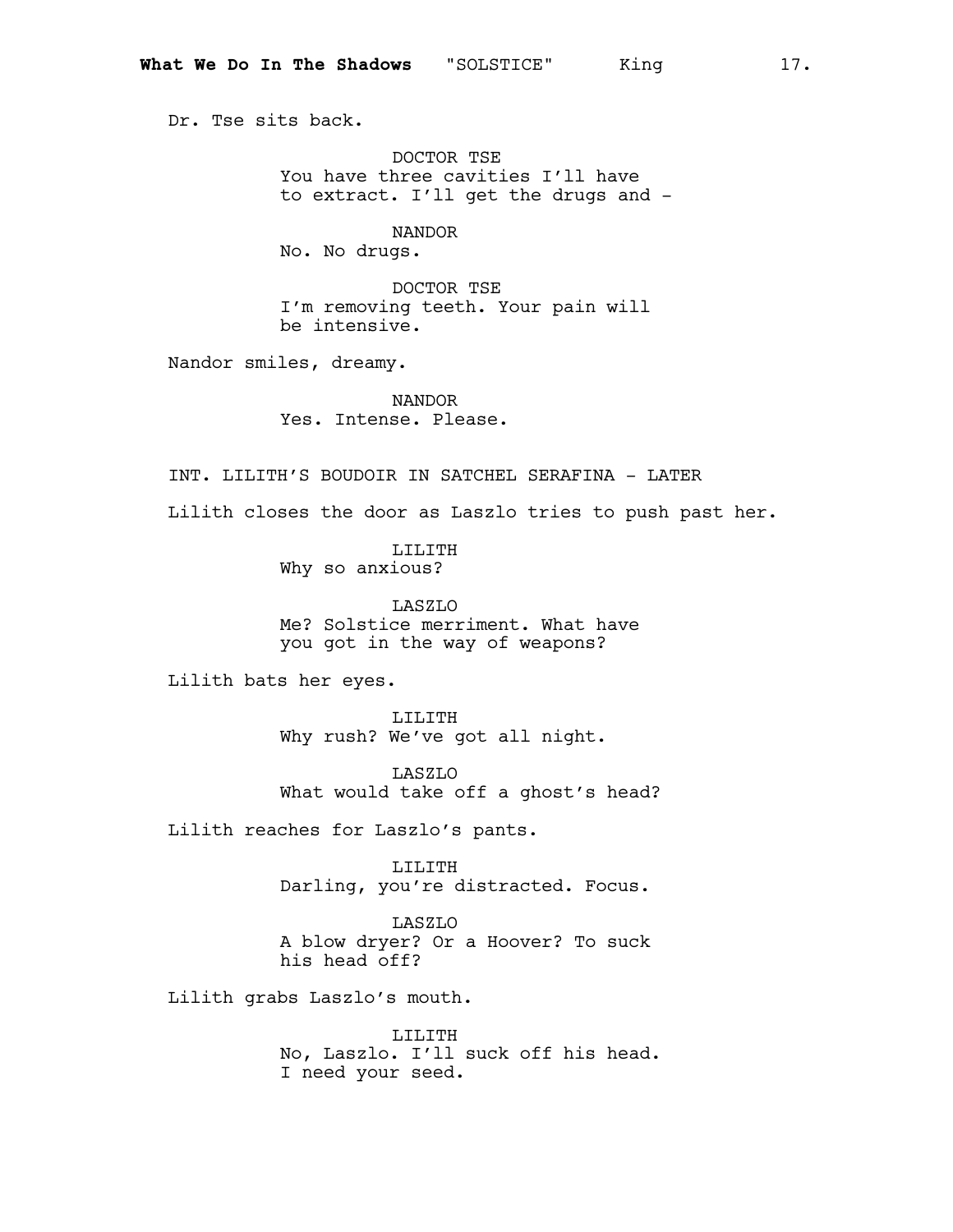LASZLO But, sweet Lilith, every month I make my man seed spillith. For you. LILITH This winter air is hell on my skin. (she magically flashes her true ancient face) Give me that fountain of youth juice. Now! Laszlo pulls away, goes for the door. LASZLO I can't do that to Nadja. Not on Solstice! She's - (opens the door to Nadja, glaring) My wife! My wife? NADJA Hello Laszlo. Lillith. (she spits) I have peace offering, is very sexytime.

> LASZLO What offering, my -

Before he can finish, Jeff's Ghost enters his body. Laszlo is now inhabited by Jeff.

> LASZLO-JEFF I mean: what a plan!

NADJA (to Laszlo-Jeff) It's really you? Jesk?

LASZLO-JEFF Yes, my sweet Nadja! Tis I!

Nadja closes the door and goes to him.

NADJA

Oh, Jesk!

END OF ACT TWO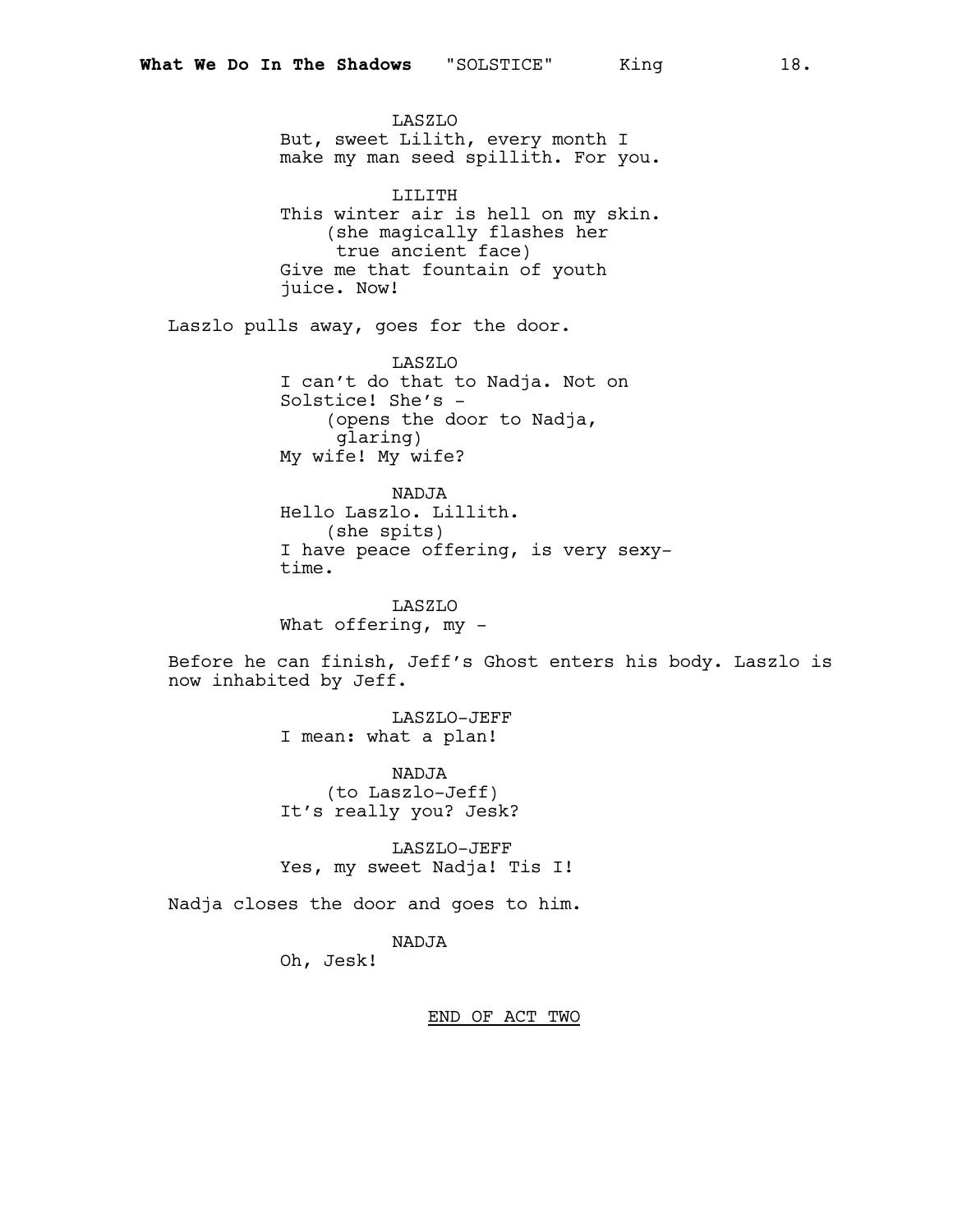#### ACT THREE

INT. LILITH'S BOUDOIR IN SATCHEL SERAFINA - CONTINUOUS Lilith looks back and forth from Nadja to Laszlo-Jeff. LILITH What is she doing here? Nadja tosses BONDAGE TIES from the closet to Laszlo-Jeff. NADJA Tie her up. Laszlo-Jeff does, grinning. LILITH Oh, now you want to play naughty, Laszlo. Laszlo-Jeff shakes his head, coming to. LASZLO-JEFF Lilith. What -? I told you: I can't. Not when Nadja could - (he sees Nadja) Nadja! You're here! NADJA Of course I'm - (she frowns, confused) Laszlo? Where's Jeff? Laszlo-Jeff snaps-to, grins. He pulls the straps on Lilith. LASZLO-JEFF Whatever you wish, my sweet Nadja. LILITH What is happening? NADJA (to herself) He doesn't have full control. LILITH Too tight, Laszlo! Laszlo-Jeff shakes his head, confused. LASZLO-JEFF Lilith?! Nadja!! Ah!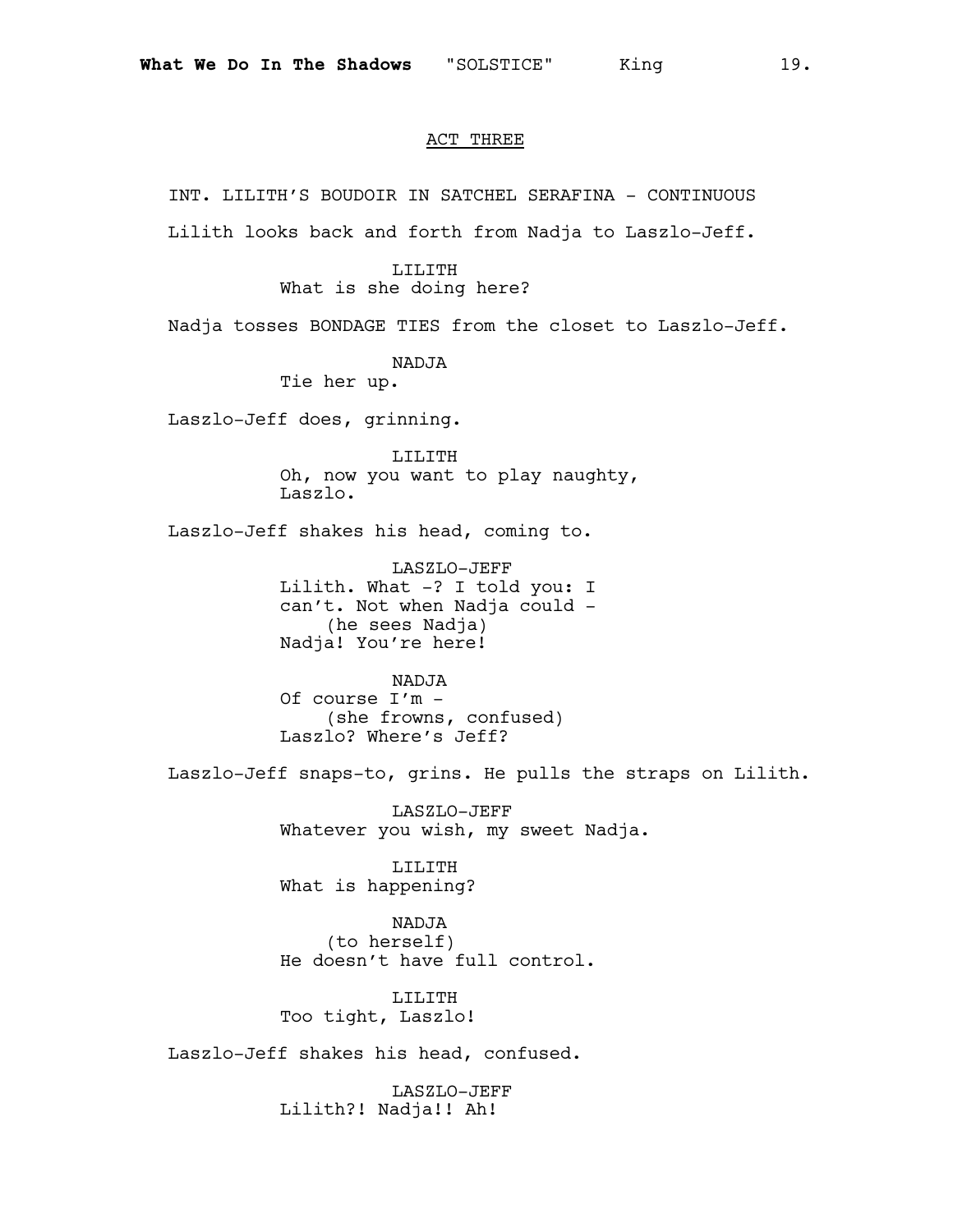NADJA

Jeff!

LASZLO-JEFF I've bound her, my sweet!

LILITH

Laszlo?

LASZLO-JEFF Lilith?! Stop forcing me to force you into sex!

### NADJA

Jeff!

Laszlo-Jeff twitches. Nadja stuffs a loose HAND TIE into Lilith's mouth - Lilith grunts and moans.

> NADJA (CONT'D) Finally. Some peace and quiet.

She jumps into Laszlo-Jeff's arms.

INT. HELENA'S HOUSE, KITCHEN - LATER

Sierra cries and chops CHEESE. Colin stirs into the FONDUE.

COLIN ROBINSON Is it Wisconsin in here, because this is a real Fondue-Lac.

Sierra sobs and throws cheese chunks into the pot.

SIERRA Do you ever feel lonelier than when you're at a holiday party?

COLIN ROBINSON No. No, I do not.

With Sierra's back to him, Colin sidles out.

INT. HELENA'S HOUSE, PANTRY - COLIN INTERVIEW

COLIN ROBINSON Black Holes have major energy if you can unlock them without getting trapped in the gravitational pull. Once you're past the event horizon -

Sierra opens the door, holding the KNIFE.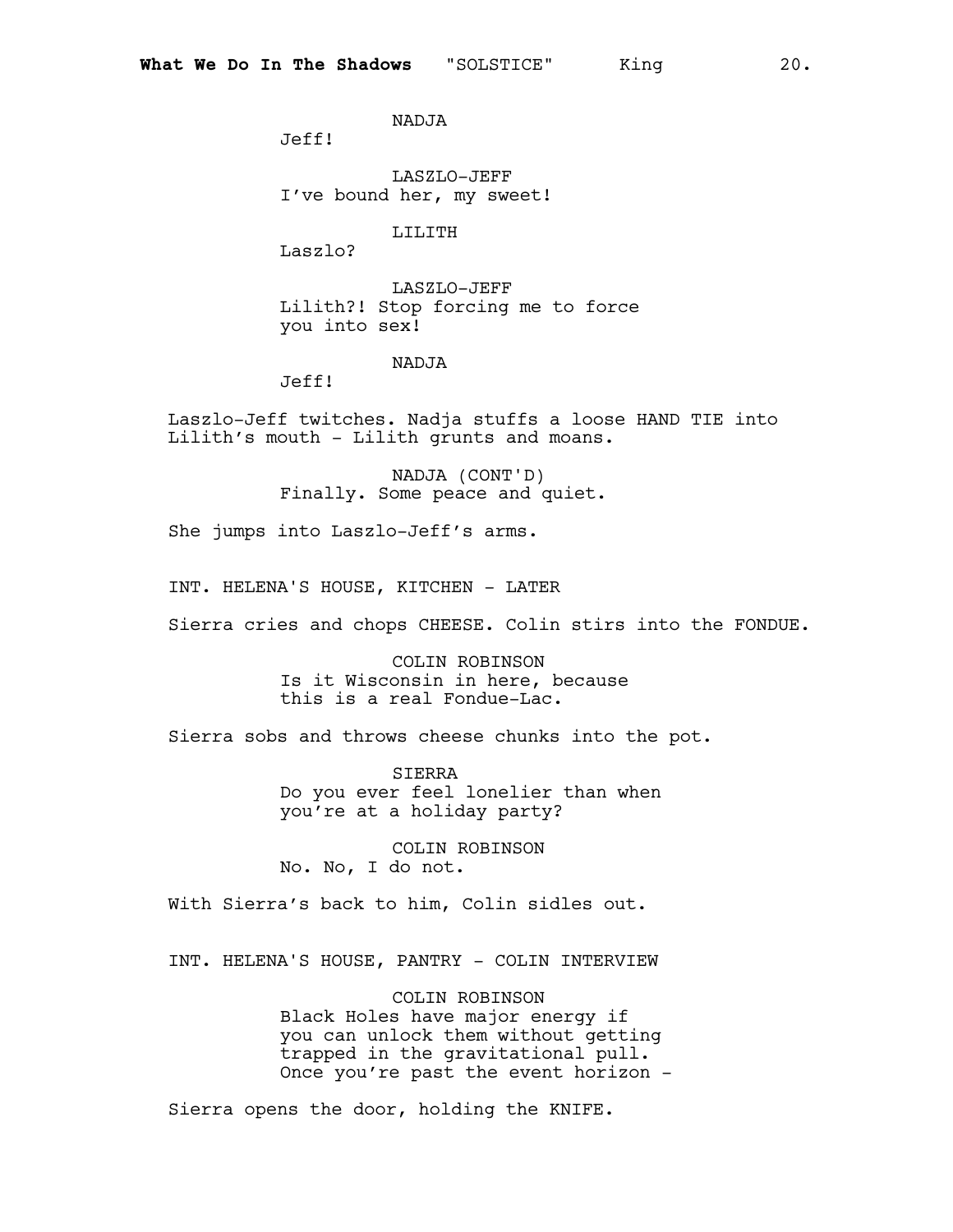COLIN ROBINSON (CONT'D)

Ah!

SIERRA My special place. I come here when parties get to be too much.

She pulls the door closed behind her. They are very close.

COLIN ROBINSON Oh. What's too much?

SIERRA Everyone. Everything. Except you. You understand.

She nestles on his chest. Colin mouths "Help" to camera.

INT. DENTIST OFFICE, EXAM ROOM - LATER

NANDOR'S POV

A blazing light blinds him, before a shadowy figure blocks it - the face a masked, goggled evil silhouette, with pliers.

> NANDOR (V.O.) (Nandor's native tongue) Yes, mistress. Give me pain.

RETURN TO SCENE

Doctor Tse leans over Nandor, coming away from his mouth with a tooth in her pliers, as Nandor titters in ecstasy. She drops the TOOTH on a TRAY next to two other, awful-looking teeth. Doctor Tse presses GAUZE into Nandor's mouth.

> DOCTOR TSE Bite down. That will stop the - Hm. There is no bleeding.

NANDOR (mouth full of gauze) Terker, derker.

Dr. Tse takes the TRAY OF TEETH as she leaves the exam room.

INT. LILITH'S BOUDOIR IN SATCHEL SERAFINA - LATER

Lilith writhes on the bed. Laszlo-Jeff lifts Nadja, powerfully. She purrs.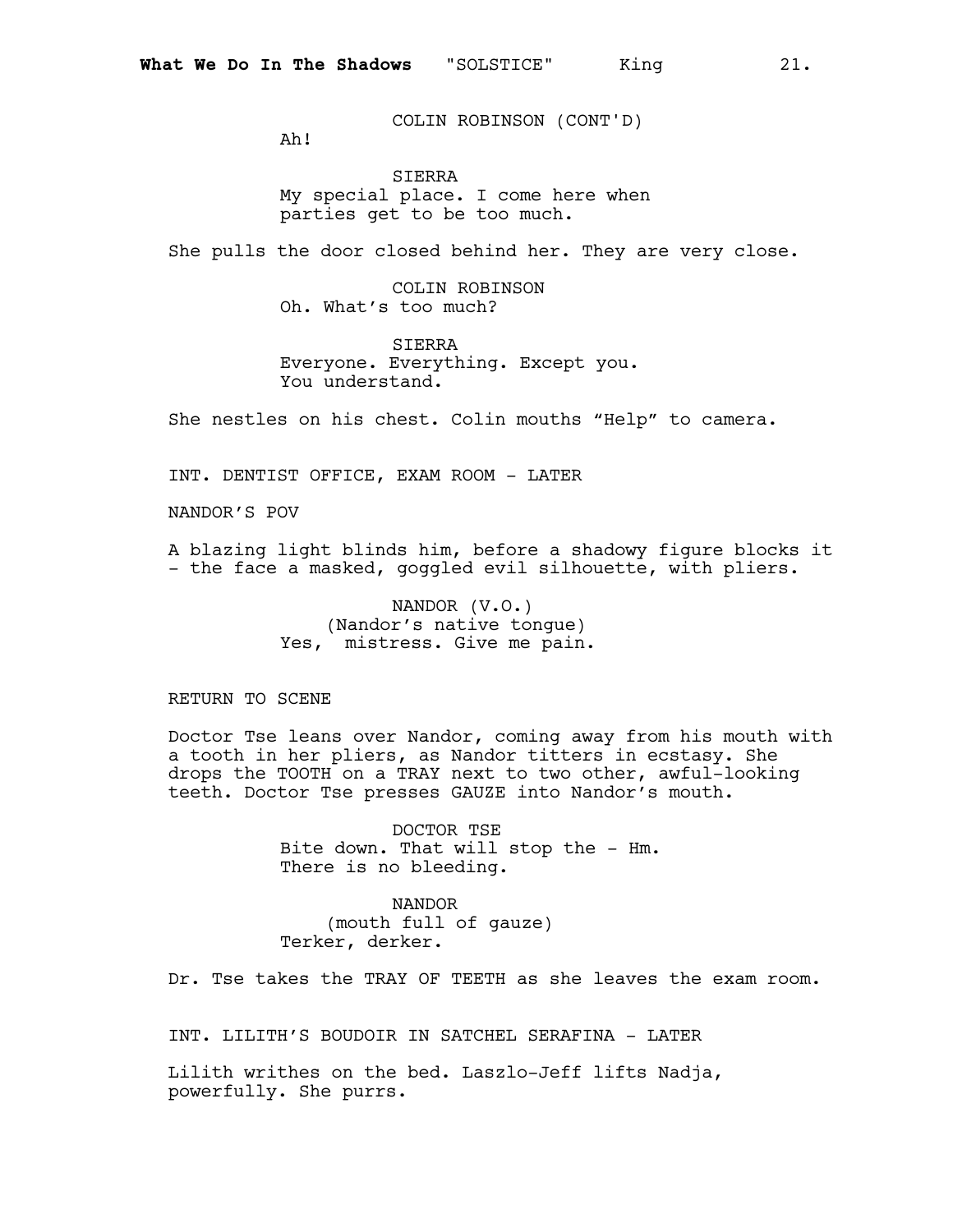LASZLO-JEFF I warn you: once my spirit is fulfilled, it will dissipate. My ectoplasm could get everywhere.

Lilith spits out the gag.

LILITH That's what I want, Laszlo!

Laszlo-Jeff shakes his head, looks confusedly at the room.

NADJA

Jeff!

Jeff takes over.

LILITH Paint me! Make me young again!

Laszlo takes over. Nadja hops down, goes to the door, muttering "Jeff" the whole time. Lilith keeps yelling "Laszlo." Laszlo-Jeff has something like an epileptic fit.

> NADJA (calling out the door) Excuse me? Help?

Ancient Mummy Bartender enters, with two bottles of wine.

ANCIENT MUMMY BARTENDER Yes, ma'am?

Nadja whispers in his ear.

ANCIENT MUMMY BARTENDER (CONT'D)

Yes, ma'am.

Ancient Mummy Bartender takes his hand off his arm, and ties it to Lilith's mouth with his bandages.

NADJA

Now, Jesk. Where were we?

She hops into his arms.

INT. DENTIST OFFICE - CONTINUOUS

Guillermo slaps the pamphlet on the desk, jolting the Clerk.

GUILLERMO Hi. Yes. I'm just wondering if you could do something like...this.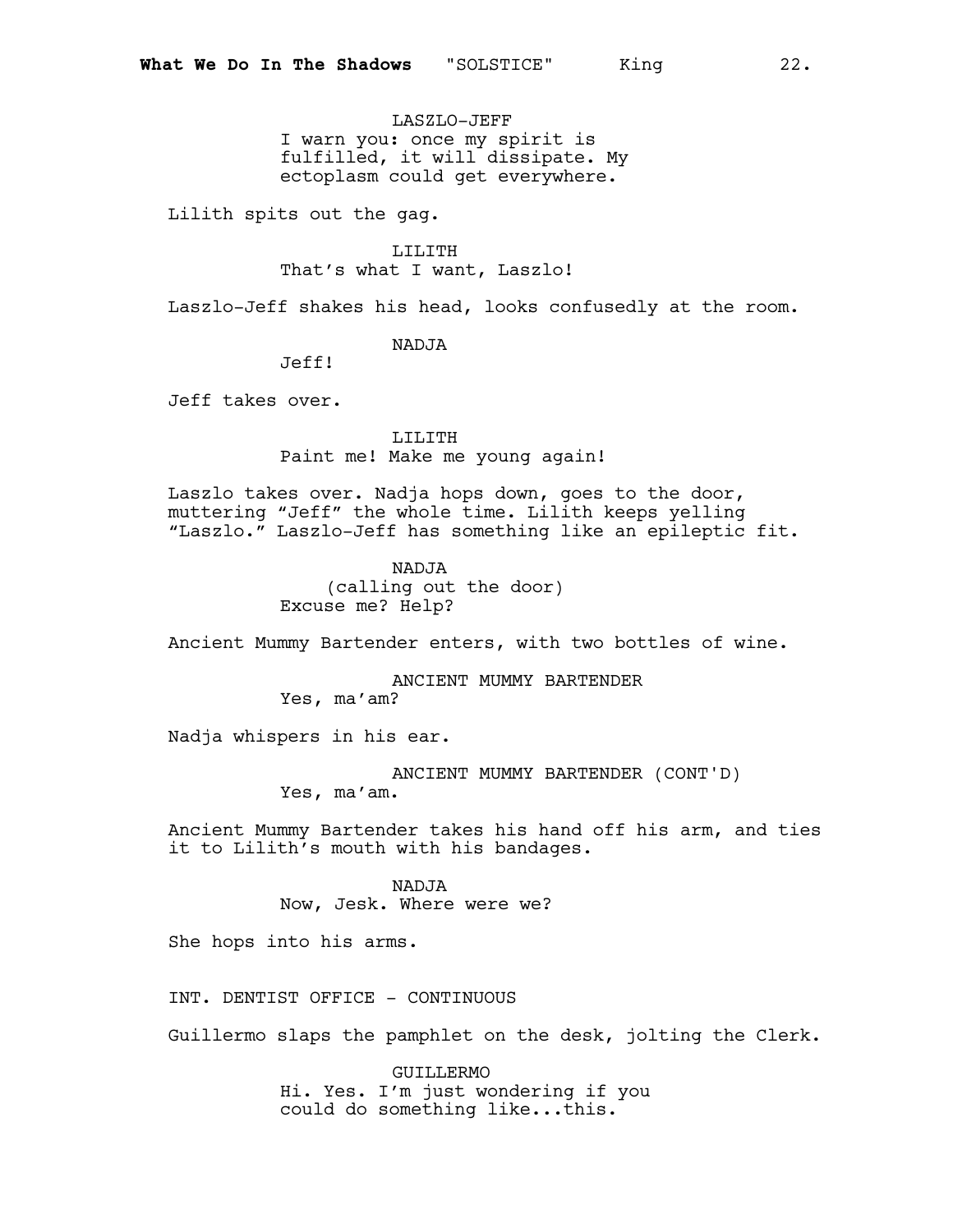He draws two fangs on the teeth in the picture.

DESK CLERK Insurance won't cover it.

GUILLERMO What if it's for work?

The Clerk frowns. Dr. Tse enters from the exam rooms, a moaning Nandor following her, gauze stuffed in his mouth.

> DOCTOR TSE Your friend is all set to go.

GUILLERMO (muttering) Master. He's my master. Let's get you home.

He leads Nandor to the door, but Nandor cries out, reaching towards Dr. Tse.

NANDOR

No! Pain! More Pain!

He drops to his knees. Guillermo struggles to drag him out the door. Dr. Tse and the Clerk watch with worried looks.

> CLERK I got to get off the night shift.

DR. TSE I'm just glad to be appreciated.

INT. LILITH'S BOUDOIR IN SATCHEL SERAFINA - LATER

LASZLO-JEFF's POV

On Nadja's face, lit up in bliss, spins around the room, as she cries out in delight.

> NADJA Yes! Jesk! Laszlo! Jesk! Yes!

NADJA's POV

On Laszlo-Jeff's face, spinning, shuttering back and forth between bliss and wild confusion.

RETURN TO SCENE

On the bed, Lilith writhes herself against a MUMMY's HAND, in her lap.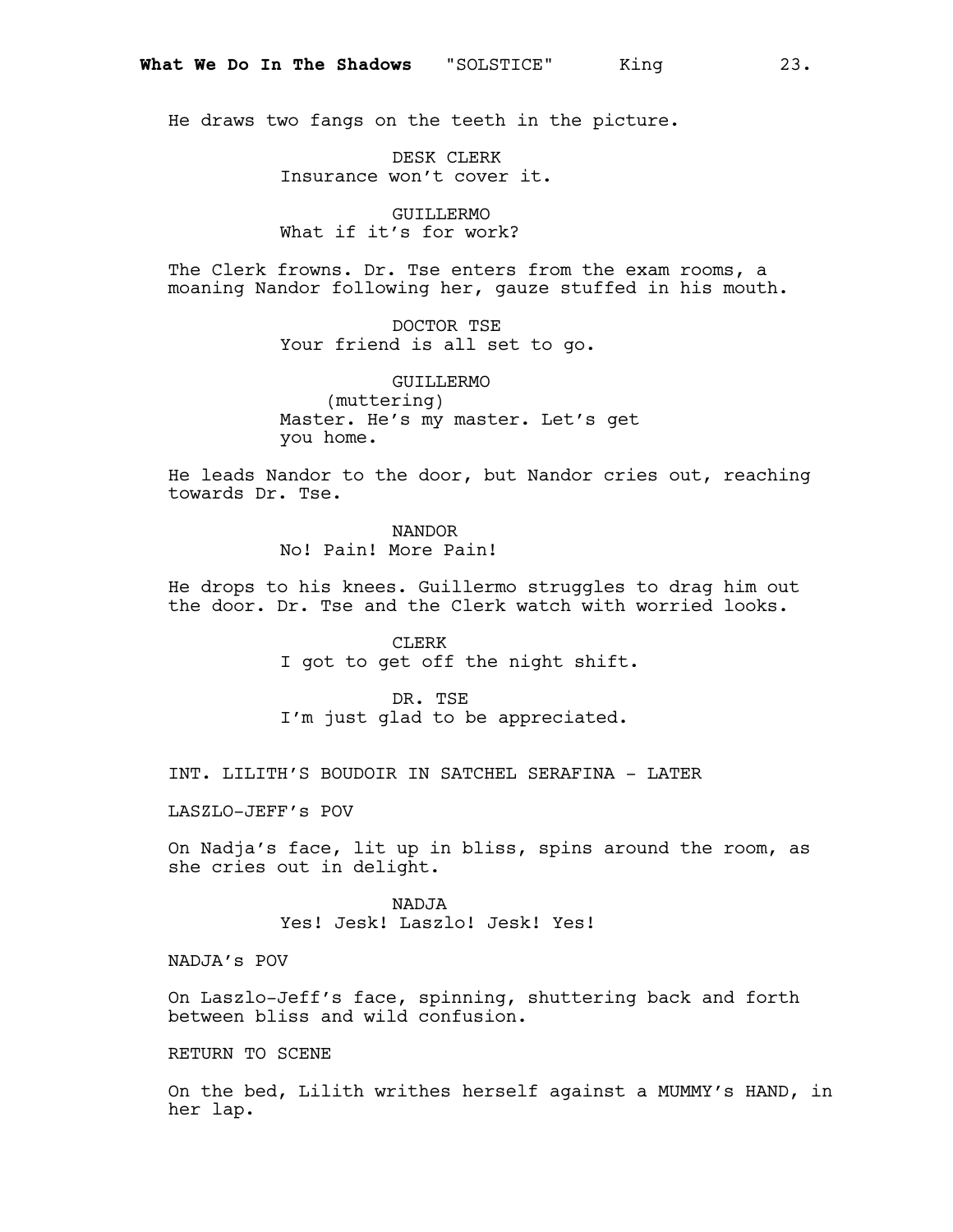Ancient Mummy Bartender - unwrapped to a tight-skinned skull watches with glee, clapping two handless wrists together.

INT. VAMPIRE RESIDENCE LIBRARY - LATER

Guillermo hoists an in-a-stupor Nandor into a CHAIR.

GUILLERMO Sit, master. You need rest.

NANDOR I need more pain! Pain and blood.

GUILLERMO No pain until you are fully healed.

NANDOR You have failed me again, Guillermo. First the diabetes man. Now you drag me from heaven.

He slams his fist onto the chair and slides off, banging his head on the floor.

> NANDOR (CONT'D) Ow. Not that pain. Not like that.

GUILLERMO (turning to go) I'll get ice.

NANDOR Ice. That would be nice.

INT. LILITH'S APARTMENT OVER SATCHEL SERAFINA - LATER

Nadja and Laszlo-Jeff lay on the floor, post-coital glow.

NADJA That was the best threesome I ever had. Did it work?

LASZLO-JEFF My spirit rests. My soul is free.

NADJA I don't suppose we have much time?

LASZLO-JEFF (standing to go) No. My essence fades away. But I will take on a new body, soon.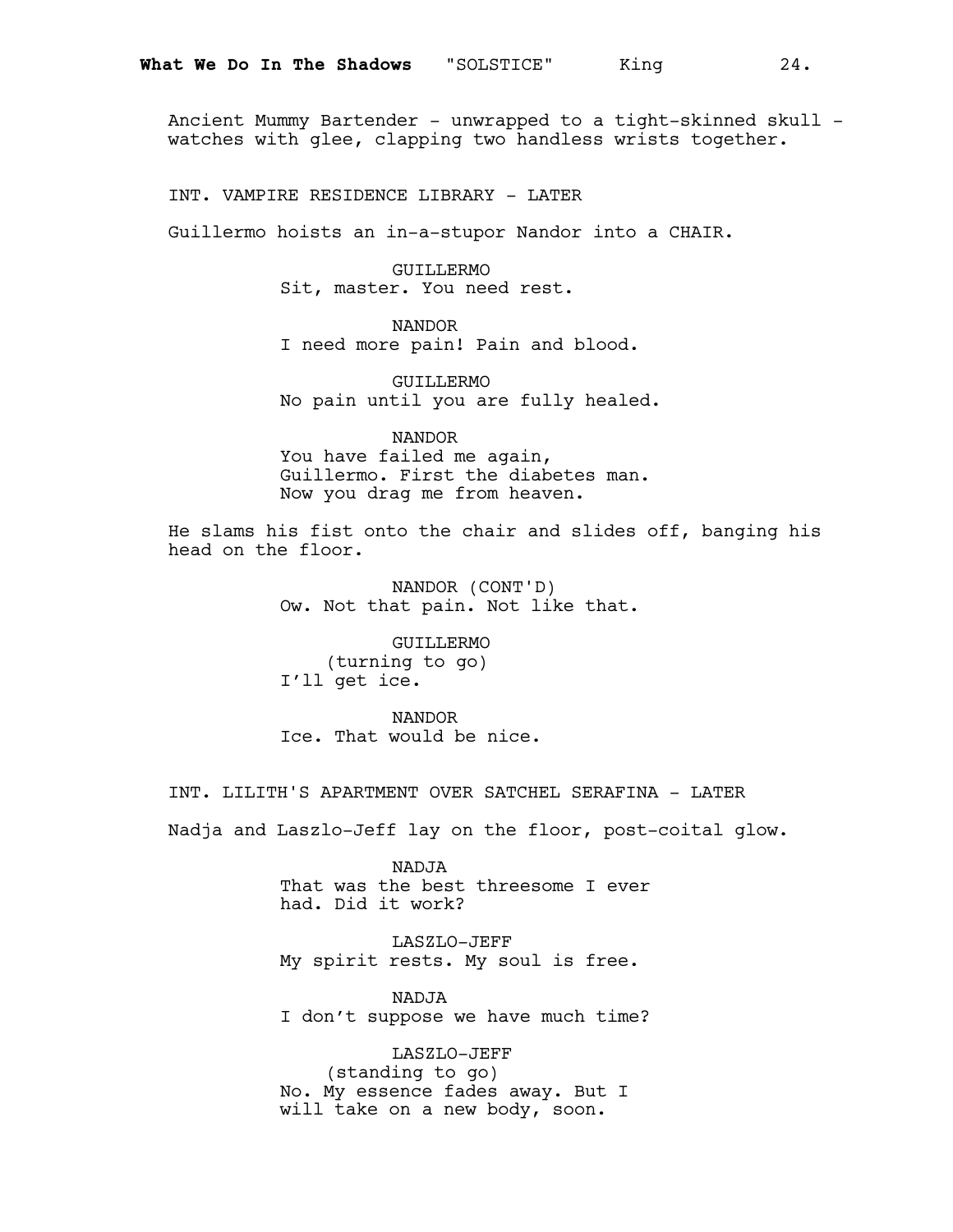On the bed, Lilith and the Ancient Mummy moan.

NADJA

But: what about all the ectoplasm?

### LILITH

God! That was something, Laszlo!

Laszlo comes to, bewildered. He looks to Nadja, Lilith, then the bulge in his groin.

### LASZLO

Nadja?! Lilith! Me?!

As Jeff's spirit leaves Laszlo's body, ectoplasm explodes over Lilith and the Ancient Mummy Bartender.

> LILITH Oh, Laszlo! I'm young! I'm so young!

Nadja opens the window and pulls Laszlo to it.

LASZLO Nadja! What is going on?

NADJA You Satur-nailed-me. Hurry!

LASZLO

I'm a three legged man, darling, I'm going to move slowly.

NADJA Ugh. Come! Say 'Bat!'

#### LASZLO

Bat!

Laszlo and Nadja turn into bats - his has a tiny erect penis and fly through the window. The Ancient Mummy Bartender takes the loose hand from Lilith's mouth to wipe the ectoplasm off his face.

INT. HELENA'S HOUSE, SNACK TABLE - MONTAGE

Sierra scoops cheese into a BOWL. Colin steps away from her.

COLIN ROBINSON I'll just refill -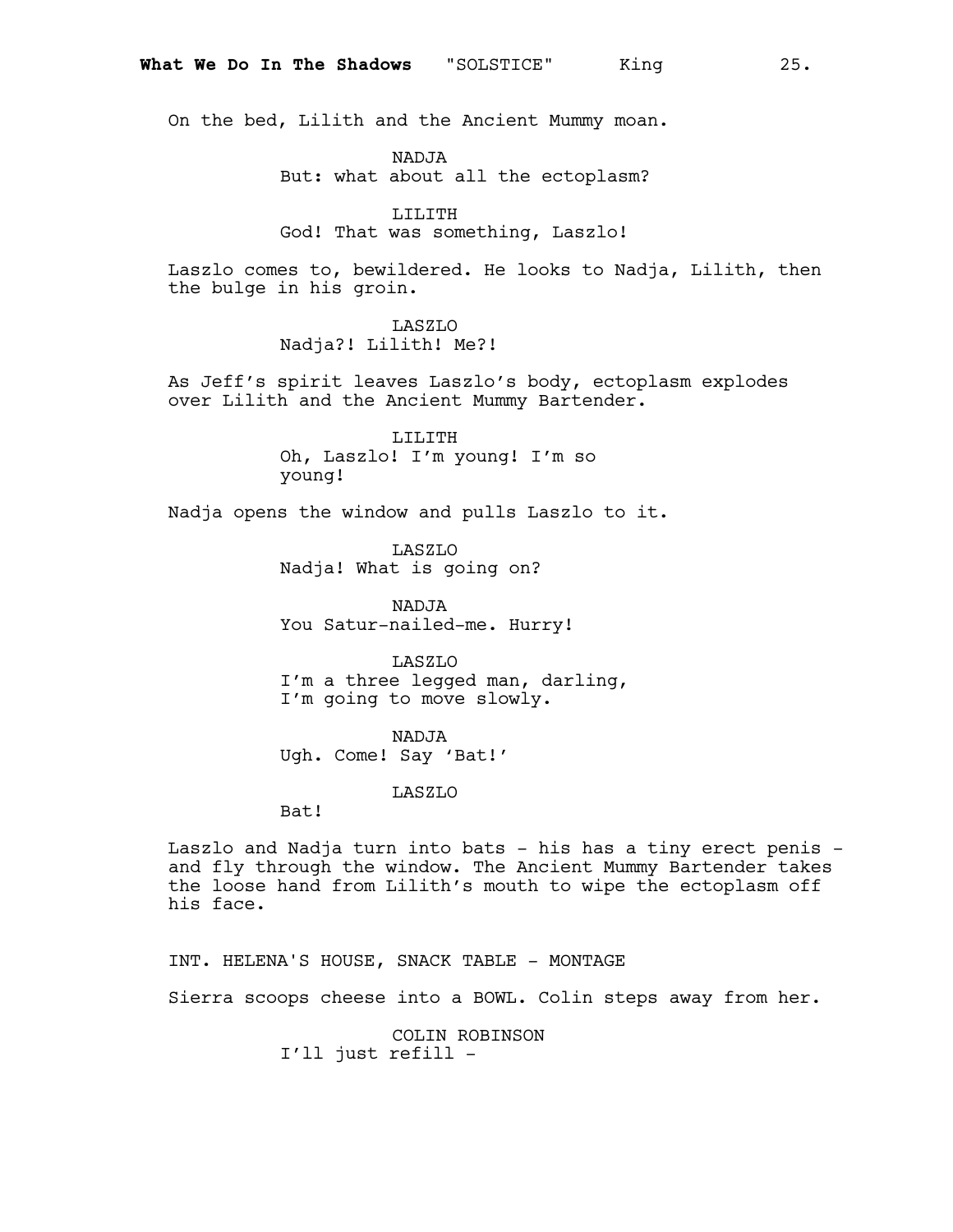SIERRA And once grammy died, the family stopped celebrating Christmas.

INT. HELENA'S HOUSE, BOOKSHELVES - MONTAGE

Colin goes to Mike and Helena, making out by the BOOKSHELVES.

COLIN ROBINSON Quite a party, there, Helena.

But Mike and Helena are stuck in lip-lock. Helena pushes Colin's face away, turning him around to see Sierra tailing him, dipping bread into her cheese, suggestively. Colin bolts.

INT. HELENA'S HOUSE, THE TREE - MONTAGE

Colin comes into the room quickly, fleeing.

COLIN ROBINSON (to camera) She's pulling me in. Am I noodling?

Sierra comes in - trapping Colin against CHRISTMAS TREE.

SIERRA There you are! So, last year when my fiancé died on Christmas Eve -

Colin squirms, seeking escape. He looks up and sees:

COLIN ROBINSON Look! Mistletoe.

A SPRIG OF MISTLETOE. Sierra breaks into sobs again.

SIERRA But you don't want to kiss me.

COLIN ROBINSON No, you don't want to kiss me!

SIERRA You don't want to kiss me more than I don't want to kiss you!

COLIN ROBINSON No, You don't want to kiss me more than I'd ever not want to kiss you.

Sierra wipes her snotty nose on her sleeve.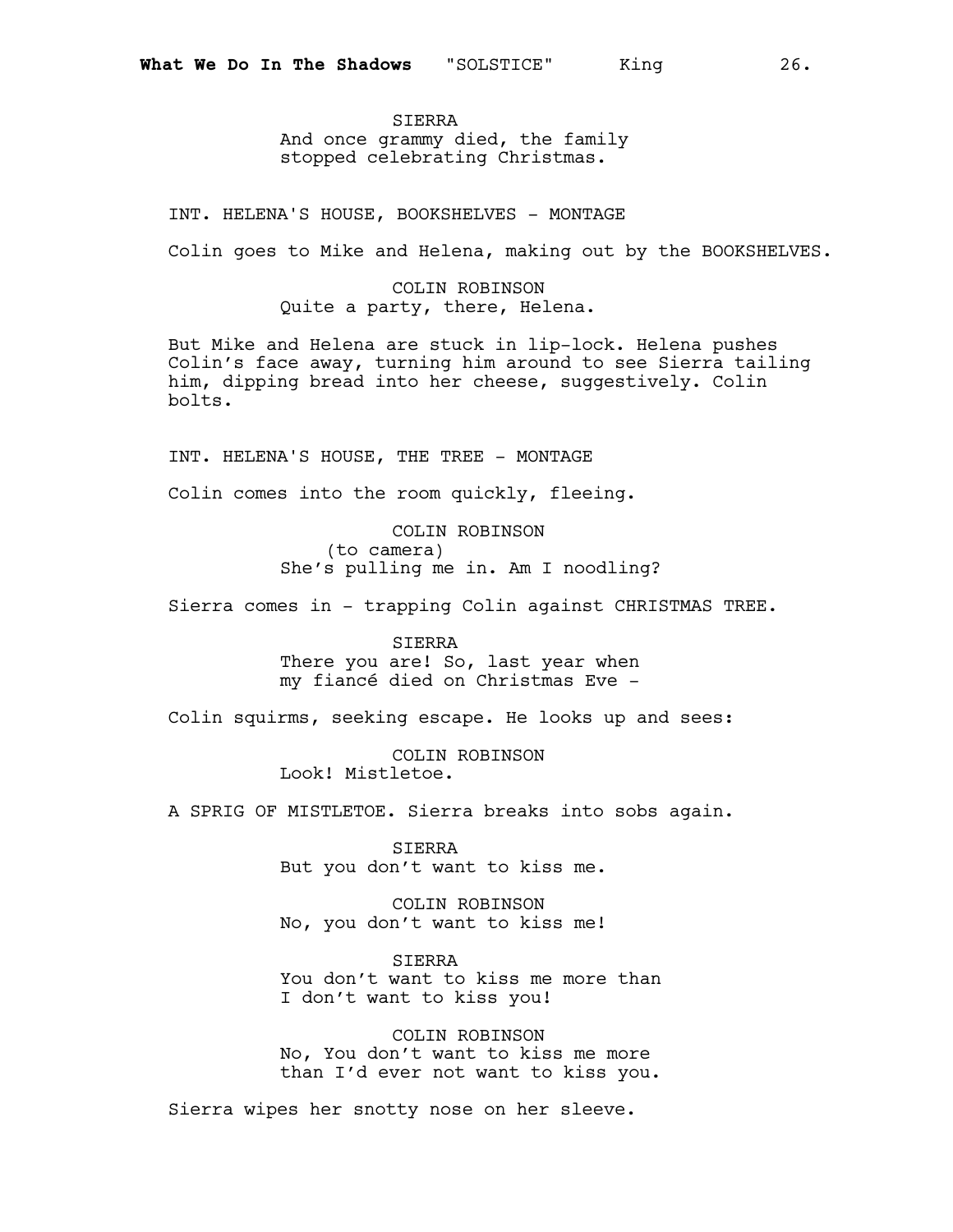SIERRA You - you mean it?

COLIN ROBINSON  $I - I - well$ , sure.

Sierra closes her eyes and smooches her lips in a trembling, wet kissy-face, moving towards Colin...Who breaks for it.

EXT. HELENA'S HOUSE - CONTINUOUS

Colin falls down the stairs, gasping.

COLIN ROBINSON My jacket! Gosh!

Sierra holds Colin's JACKET in the doorway, her eyes glowing, pulling Colin towards her. Colin shudders, from cold or fear.

> COLIN ROBINSON (CONT'D) See you in the wormhole, jacket.

He escapes down the street into the dark cold night.

INT. VAMPIRE RESIDENCE LIBRARY - MOMENTS LATER

Guillermo re-enters with an ICE PACK.

GUILLERMO This will help with the swelling -

And stops short, seeing Nandor smiling on the floor, hitting himself with BROKEN LEG of the chair.

> GUILLERMO (CONT'D) Wh - what are you doing?

NANDOR The cure for pain is the pain!

Guillermo dives to stop Nandor. They grapple, and Guillermo falls. They tussle, and Guillermo leaps up. In the scuffle he's grabbed the BROKEN LEG of the chair - a stake!

Guillermo stands over Nandor, looking between the stake and his master. He grimaces to camera.

#### END OF ACT THREE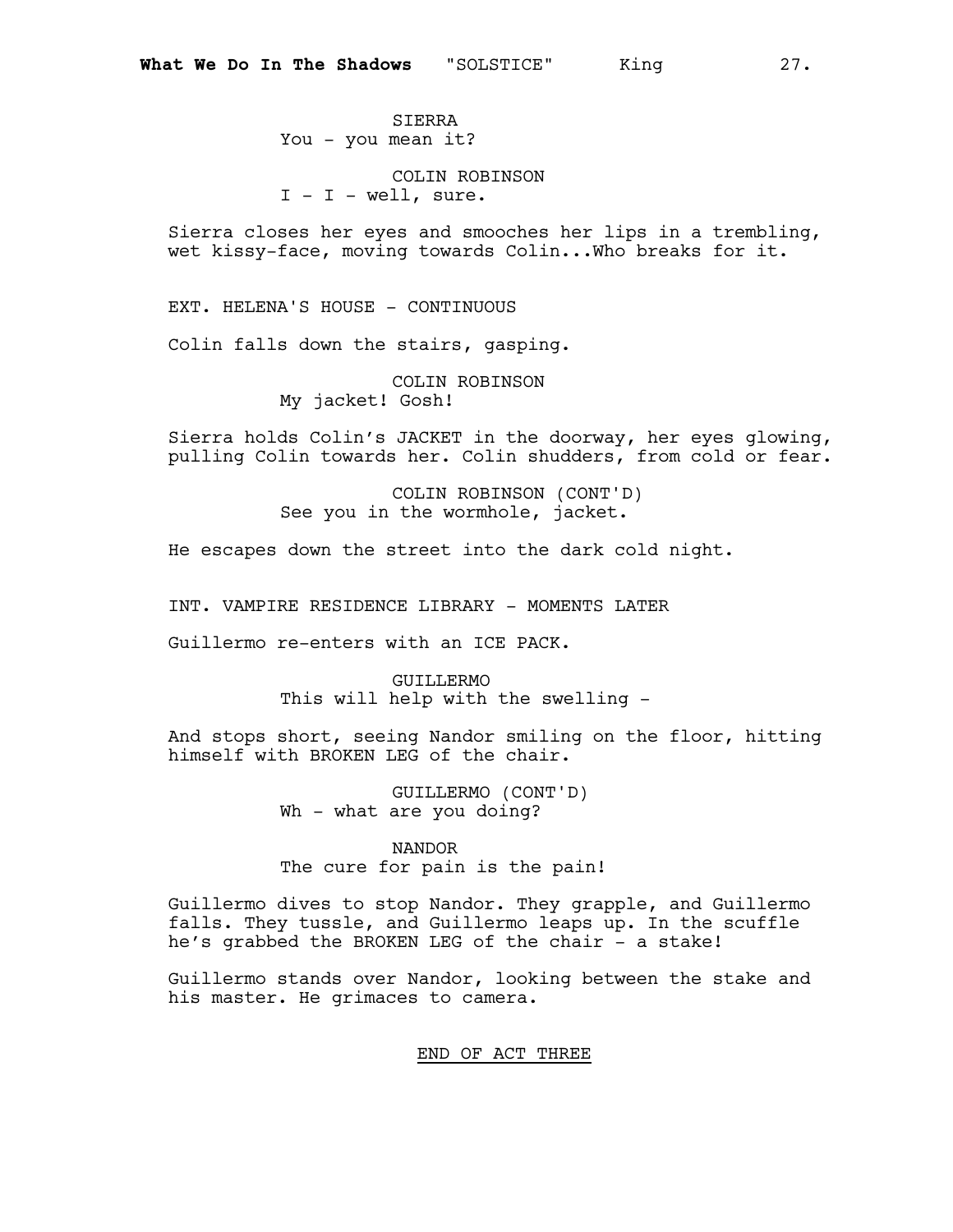# ACT FOUR

INT. VAMPIRE RESIDENCE LIBRARY - CONTINUOUS

Guillermo stands over a prostrate Nandor, holding the chair leg stake. Nandor opens his eyes and focuses on Guillermo.

### NANDOR

Ahhhhhhhhhhhhh.

He opens his mouth wide and sticks his tongue out.

GUILLERMO What are you doing, master?

NANDOR Playing dentist. Ahhhh. You come to scrape scrape scrape my teeth. Ahh. I see what you did now.

Guillermo lowers the stake.

NANDOR (CONT'D) You arranged this Solstice gift of pain. You are so good to me, Guillermo. Too good.

Guillermo collapses on the floor by Nandor.

GUILLERMO I'm not. I have to tell you -

NANDOR I know, Guillermo. Shh. You want to be a vampire. I saw the brochure. You know, I've thought about it.

GUILLERMO

You have?

NANDOR Sure. Many times. You've been with me, how long? Three years?

GUILLERMO

Twelve years.

NANDOR This is nothing, in the life of a vampire.

Guillermo passes him the ice pack.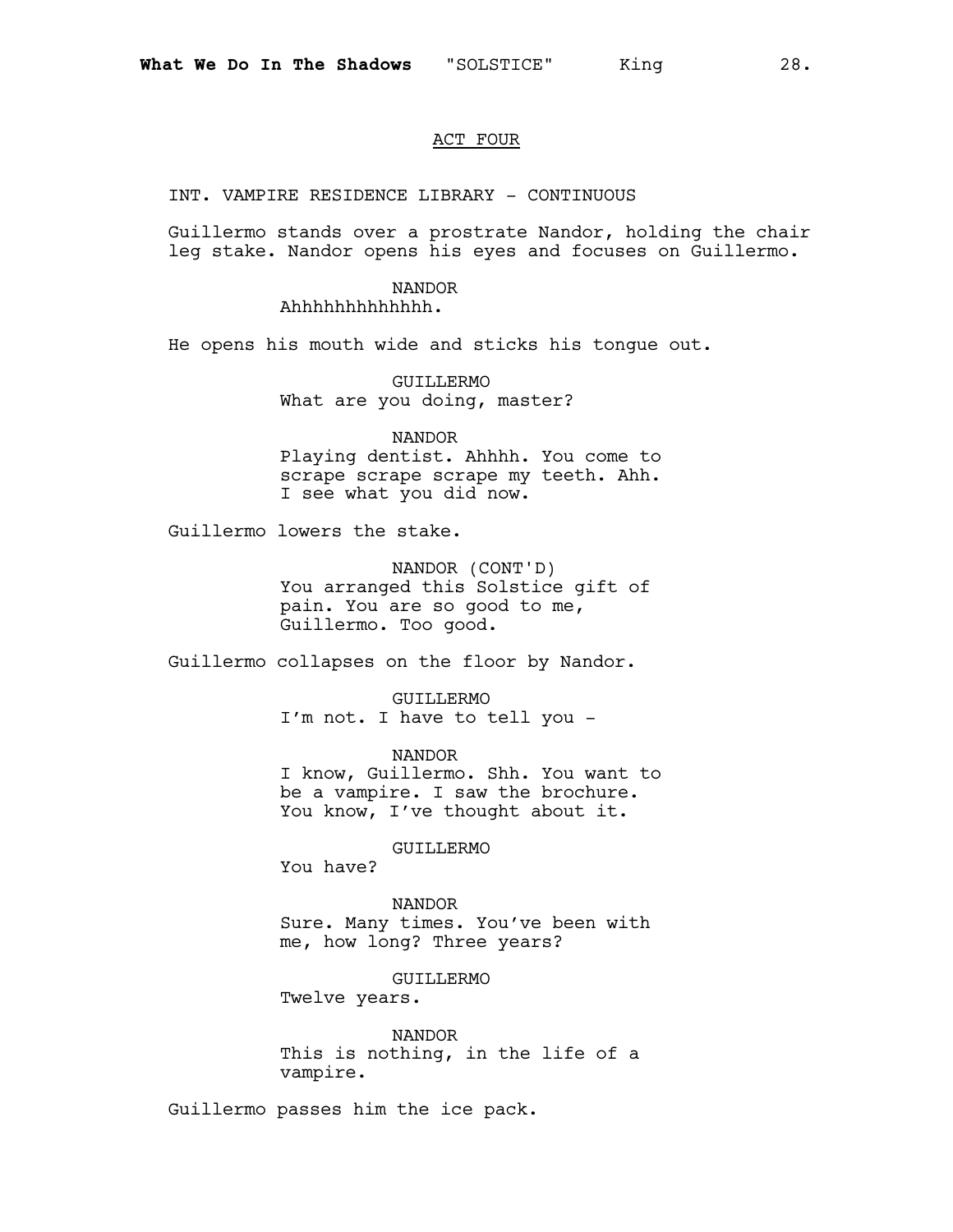NANDOR (CONT'D) What would I do without you, my familiar? It is a - how do you say snatch twenty-two.

Nandor holds the ice to his jaw. Guillermo eyes the stake. Two bats fly in, become Nadja and Laszlo (still with bulge).

> LASZLO What happened to the chair?

GUILLERMO It needs a new leg.

NADJA Laszlo has one to spare.

Nadja sits and preens like a satisfied cat.

NANDOR How was your Solstice, Laszlo?

LASZLO It's all a blur, but I think it went rummy. I had an orgy with a drunken mummy.

NANDOR Poetry! We must have solstice poetry.

NADJA

No poetry!

LASZLO Sorry, old chap, but I'd rather have a demon rip out my teeth without anesthetic.

NANDOR

Laszlo, I spent the night with a demon ripping out my teeth without anesthetic. Now? Hafiz.

Nandor runs to the shelves. Laszlo unbuckles his belt.

LASZLO If he's reading poetry, I'm getting drunk.

He drops trow and pulls out a BOTTLE, gripped by a dismembered MUMMY HAND.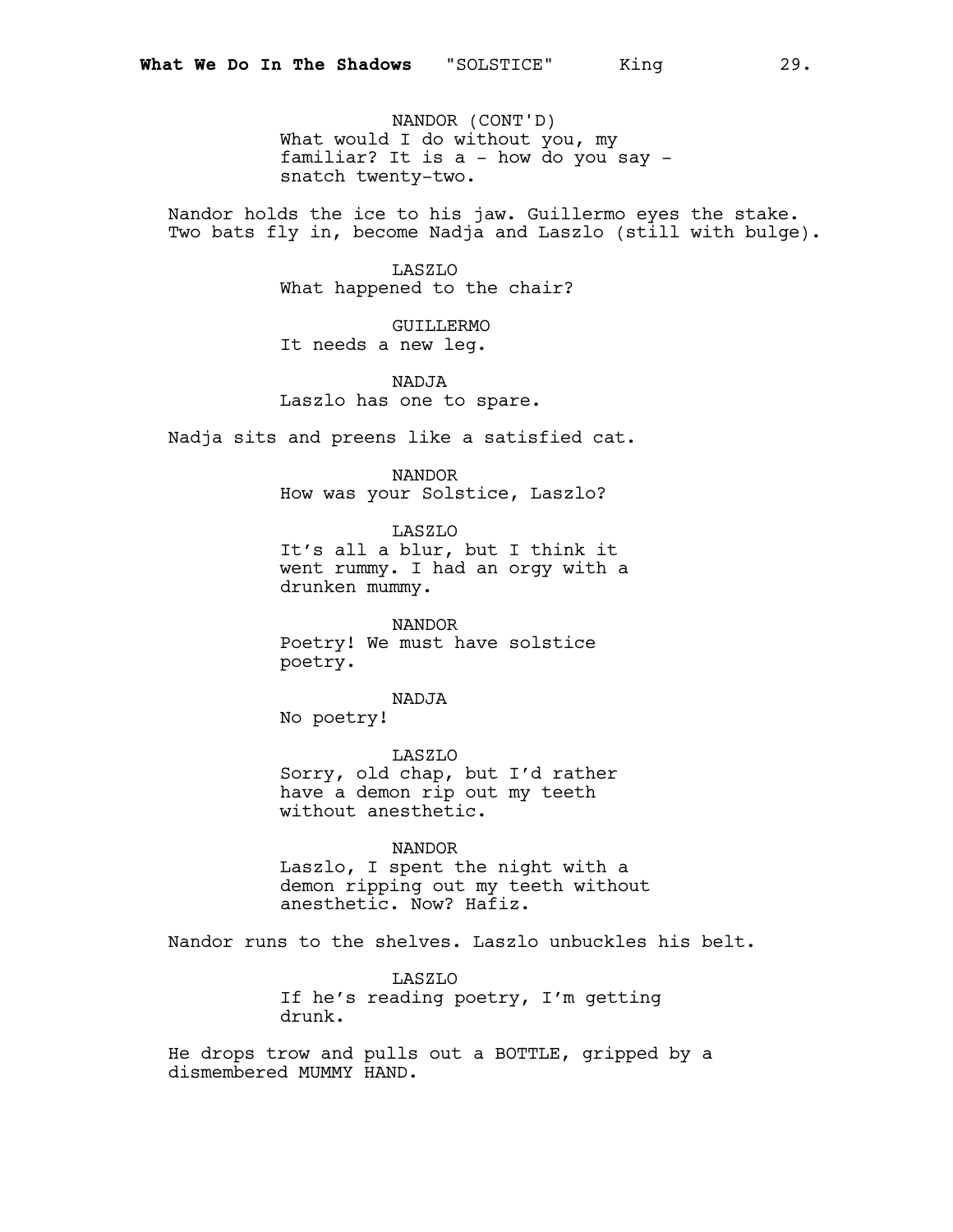NADJA That wasn't your erect manhood?

LASZLO No. Rare 13 year old AB negative.

He pops a CORK. Nadja retrieves a BOTTLE from her cloak.

NADJA Great minds think alike, darling.

LASZLO And so do ours! Glasses, Gizmo?

GUILLERMO (exiting) Nope. I'm off for the night.

Nandor returns with a BOOK OF HAFIZ.

NANDOR Yes, he has a vacillation. A vacancy. He's off.

LASZLO I'm getting off too.

Laszlo holds the bottle by the mummy's hand and guzzles blood. He frowns, sniffs the hand.

He passes the bottle to Nadja. Nandor flips through pages.

NANDOR Does anyone read Old Persian?

Nadja hands Nandor the bottle. He drinks. Laszlo grabs an instrument and plays, sings, a la 'SILENT NIGHT.'

> LASZLO Solstice Night. / Unholy Night.

Nadja and Nandor join in.

LASZLO, NADJA, NANDOR All is dark, / longest night. / Ripe yon virgin does the watusi. / Eat the infant so tender and juicy. / Feast on every piece. / Feast on every piece.

END OF ACT FOUR